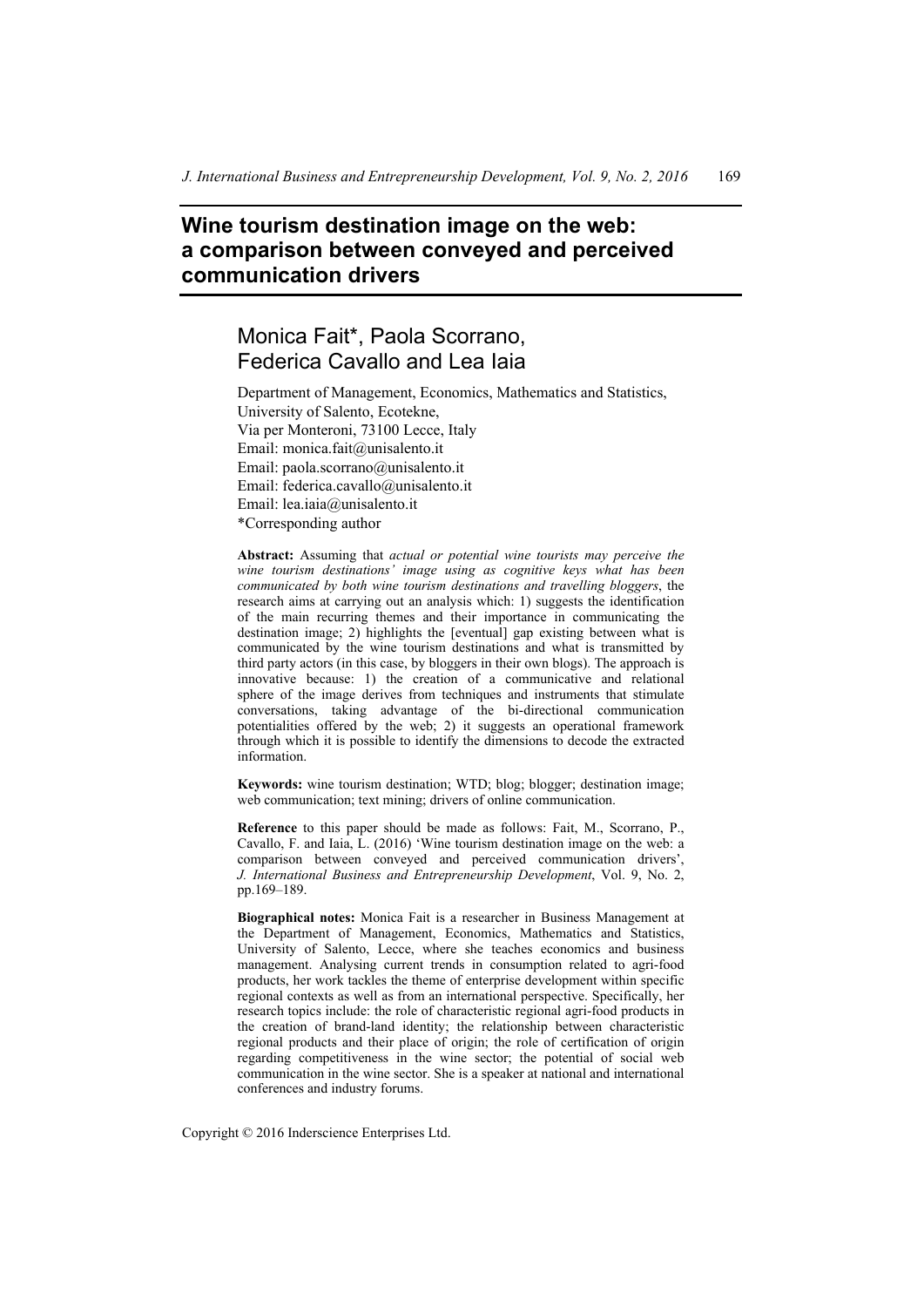Paola Scorrano is a researcher in Business Management at the Department of Management, Economics, Mathematics and Statistics, University of Salento, Lecce, where she teaches production and logistics. Her research seeks to study the effects of information and communication technology (ICT) on company behaviour, particularly with reference to the agri-food and tourism sectors. She is the author of several scientific publications and papers on agri-food SME competitiveness, innovation in promoting characteristic regional products and Web 2.0 marketing strategies for the development of wine tourism destinations. She is a speaker at national and international conferences and industry forums, working as a consultant for projects financed by regional and European institutions.

Federica Cavallo is a PhD student in Business Management at the Department of Management, Economics, Mathematics and Statistics, University of Salento (Lecce). Her research interests include web marketing, social media communication, wine and agri-food business and tourism. She has authored several publications and presented papers at scientific conferences.

Lea Iaia is a PhD student in Business Management at the Department of Management, Economics, Mathematics and Statistics, University of Salento (Lecce). Her research interests include web marketing, social media communication, wine and agri-food business and tourism. She has authored several publications and presented papers at scientific conferences.

This paper is a revised and expanded version of a paper entitled 'An interpretative model for the web image analysis: the case of a wine tourism destination' presented at 13th International Conference of the Society for Global Business & Economic Development, Ancona, 16–18 July 2014.

#### **1 Introduction**

The opportunity to share experiences and exchange points of view has created a significant revolution in the traditional marketing approaches and paradigms of business communication (Hennig-Thurau et al., 2004), stimulating processes of horizontal cooperation aimed at transforming consumers from 'objectives' to 'sources' and 'channels' of the flow of communication and knowledge creation. Knowledge that, today, originates from the storytelling of direct or reported experiences, feelings, images, emotions, beliefs and perceptions transmitted to consumers by both enterprises and social media.

In this perspective, the social web communication is better than other drivers for building a correct image of brand, destination or product. The web is the field in which the knowledge of different areas of investigation is created and consolidated. It is not a technology in itself but, rather, a social attitude (O'Reilly, 2007) centred on the rediscovery of the value of relationships.

In particular, in the tourism sector, it is possible to observe an increasing diffusion of online platforms and virtual communities.

The research for this paper was undertaken to gain a better comprehension of how: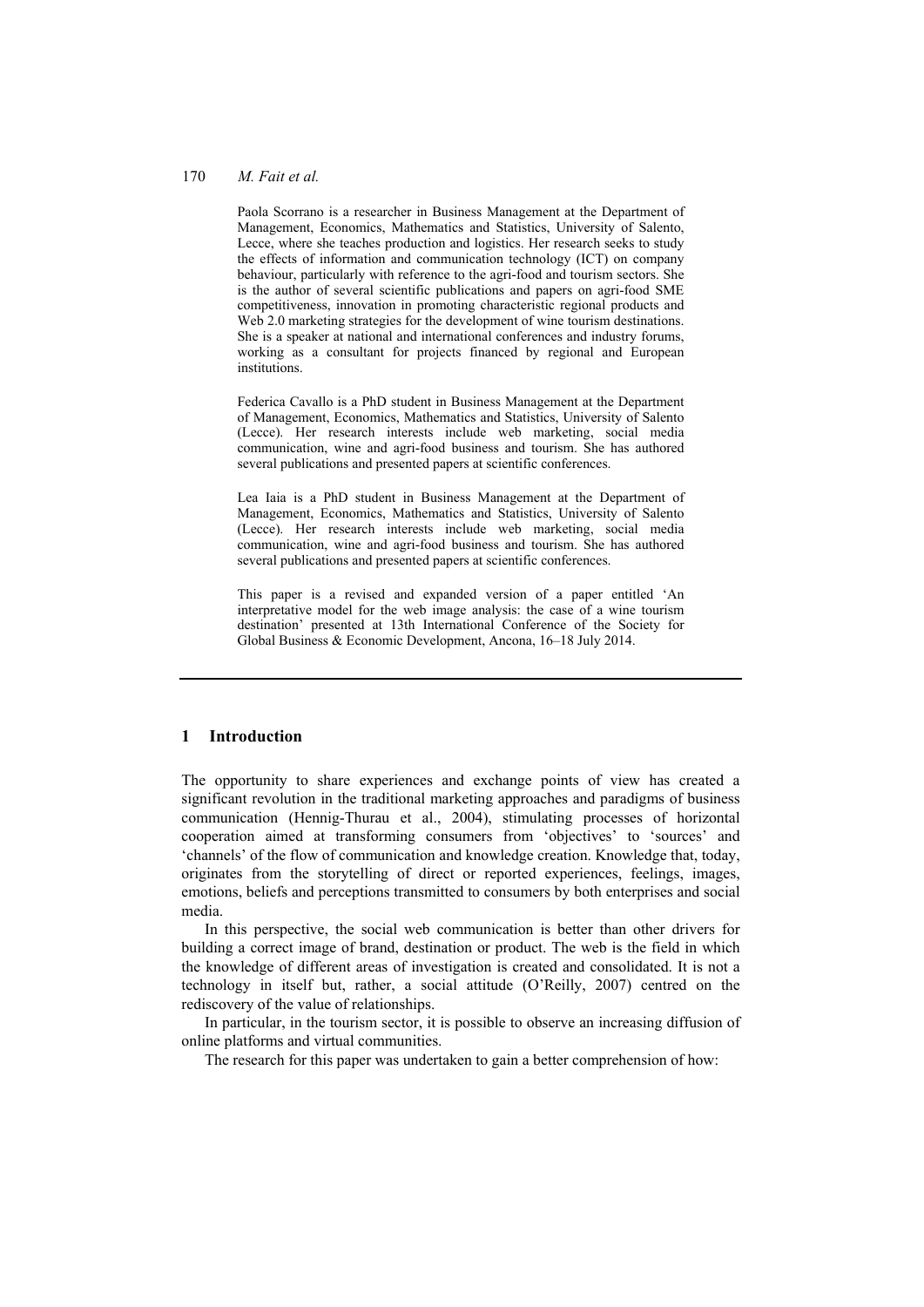- 1 a wine tourism destination (WTD) transmits its image by web communication
- 2 specialised third actors within this sector (i.e., travel bloggers, in this case) perceive and transmit attributes of the WTDs' image through their own means of communication.

WTDs must reflect a proper image, which should include their functional and symbolic elements but also all intangible attributes that give to each region its distinctive appeal as a destination (Echtner and Ritchie, 1993; Morrison and Anderson, 2002; Scorrano et al., 2013) and discriminate them clearly in respect of other destinations (Cai, 2002).

So, the main research question is: How could a WTD set and monitor an effective communication policy through the social web communication? The secondary research questions are:

- a How can a WTD identify the main recurring themes and their importance in communicating the destination's image?
- b How can a WTD highlight the eventual gap that exists between what is communicated by the WTDs and what is transmitted by third party actors (in this case, by bloggers in their own websites)?

For this reason, not only is what the destinations communicate important, but also how consumers (in this case, online users) perceive their messages, in order to identify what are the main factors valued by consumers in their process of choice. So, the study focuses on specialised and privileged online consumers, as travel bloggers, who are able to synthesise and address the opinions of their loyal, or occasional, followers.

Indeed, a better comprehension of these attributes can enhance both the development and elaboration of marketing strategies for wineries and policy makers, with the aim of stimulating the development of their territory. Competitive positioning is becoming a strategic issue for many wine areas (Williams, 2001), which have adopted strategic marketing initiatives to attract high-yield wine tourism and to develop their territory. In today's market an imperative both for enterprises and institutions.

# **2 Theoretical context**

#### *2.1 The literature of web communication*

Increasingly, consumers are looking for information about products/services and brands from other consumers (*word-of-mouth*); indeed, they themselves create, start and spread information, with a wide number of people in real-time into the virtual space.

The managerial literature (Keller, 2009; Schau et al., 2009; Ulusu, 2010) has, for some time, highlighted how social media can generate benefits for the brand in terms of creating reputation, sales growth, involvement of consumers in brand building, and expanding brand awareness. To date, social communication has been studied along three perspectives (Adjei et al., 2010; Patterson, 2012; Woerndl et al., 2008):

a *communication between brands or companies and consumers*; the brand becomes dependent on the willingness of the consumer and, therefore, companies must learn to recognise when a spreading message increases brand equity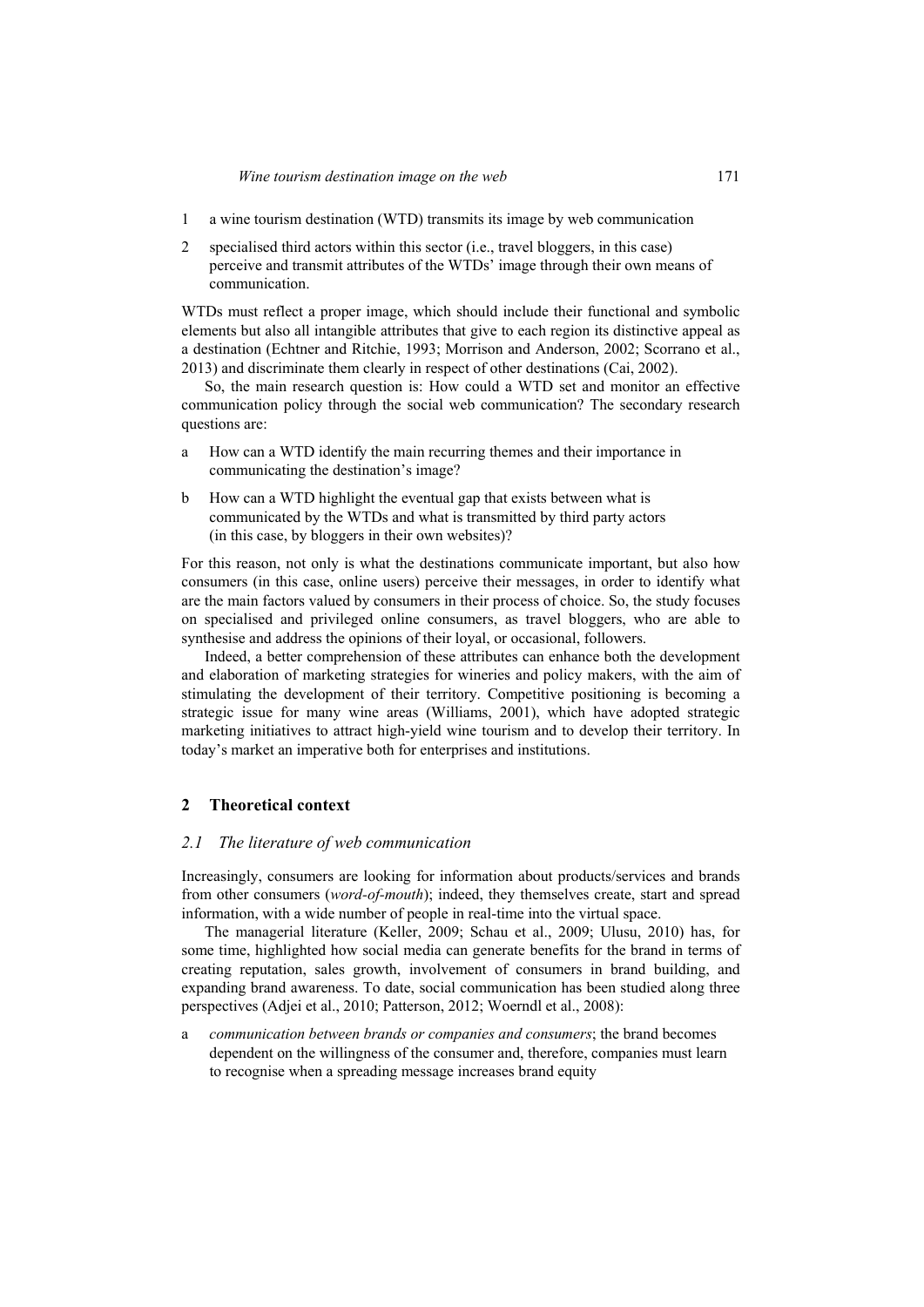- b *consumer-to-consumer communication*; consumers become creators of content (Kaplan and Haenlein, 2010; Muniz and Schau, 2011)
- c *communication between consumers and brands* (feedback); consumers influence the communication process by responding to a message, but also communicating or interpreting the same message (Barwise and Meehan, 2010; Beuker and Abbing, 2010; Fournier and Avery, 2011).

Independently of the adopted perspective, social communication is useful when it creates a daily meeting or an active and frequent feedback between consumers and brands (Keller, 2009). Indeed, the feedback is a crucial component in the bi-directional communication process, as it is the consumer's response to the brand message. Through the nature and quality of feedback, the company can create and maintain correspondence between its image and identity (Nandan, 2005).

Today, the consumer, who is always available for an (emotional and rational) involvement in the process of choosing (Holbrook and Hirschman, 1982), proves to be more volatile when creating a stable relationship with the brand (Fabris, 2003; Firat and Shultz, 1997; Firat and Venkatesh, 1995) and mainly inclined towards the maximisation of the experiential value of *consumption* (Bosio et al., 2011; Brown, 1993; Fabris, 2008; Prahalad and Ramaswamy, 2000; Resciniti, 2005). Therefore, the enterprise needs to seriously evaluate its customer orientation which, far from the mere adoption of a specific technology, is connected to its culture and reputation. Customer orientation takes shape in the growing capacity of listening and quickly responding to consumer requests. The enterprise has to encourage and engage consumers by offering, contextually, symbolic (style, sociality, personality, affective value) and pragmatic value (quality/price/performance). It has to create a communicative and relational *sphere* (Fiocca et al., 2006), when the consumer is positioned at the centre of the marketing process, for stimulating conversational relationships (Stokes, 2000) based on techniques and instruments which take advantage of the potentialities of communicational and bidirectional paths (Brioschi, 2005). In this way, informative asymmetries between the enterprise and the consumer have been weakened, while individuals' learning circuits have been widened, thus enabling the production of new knowledge through interactions and shared experiences, simultaneously leading to the reinforcement of the consumer empowerment process (Pires et al., 2006).

#### *2.2 The literature of wine tourism and image of WTDs*

There are different approaches in the definition of wine tourism:

- a a form of consumer behaviour
- b a strategy whereby destinations develop wine-related attractions and imagery
- c a marketing opportunity for wineries to educate and to sell [their products] directly to consumers (Getz and Brown, 2006)
- d from the perspective of the traveller's motivation and experience, it is defined as "[…] visitation to vineyards, wineries, wine festivals and wine shows for which grape wine tasting and/or experiencing the attributes of a grape wine region are the prime motivating factors for visitors" (Hall et al., 2000).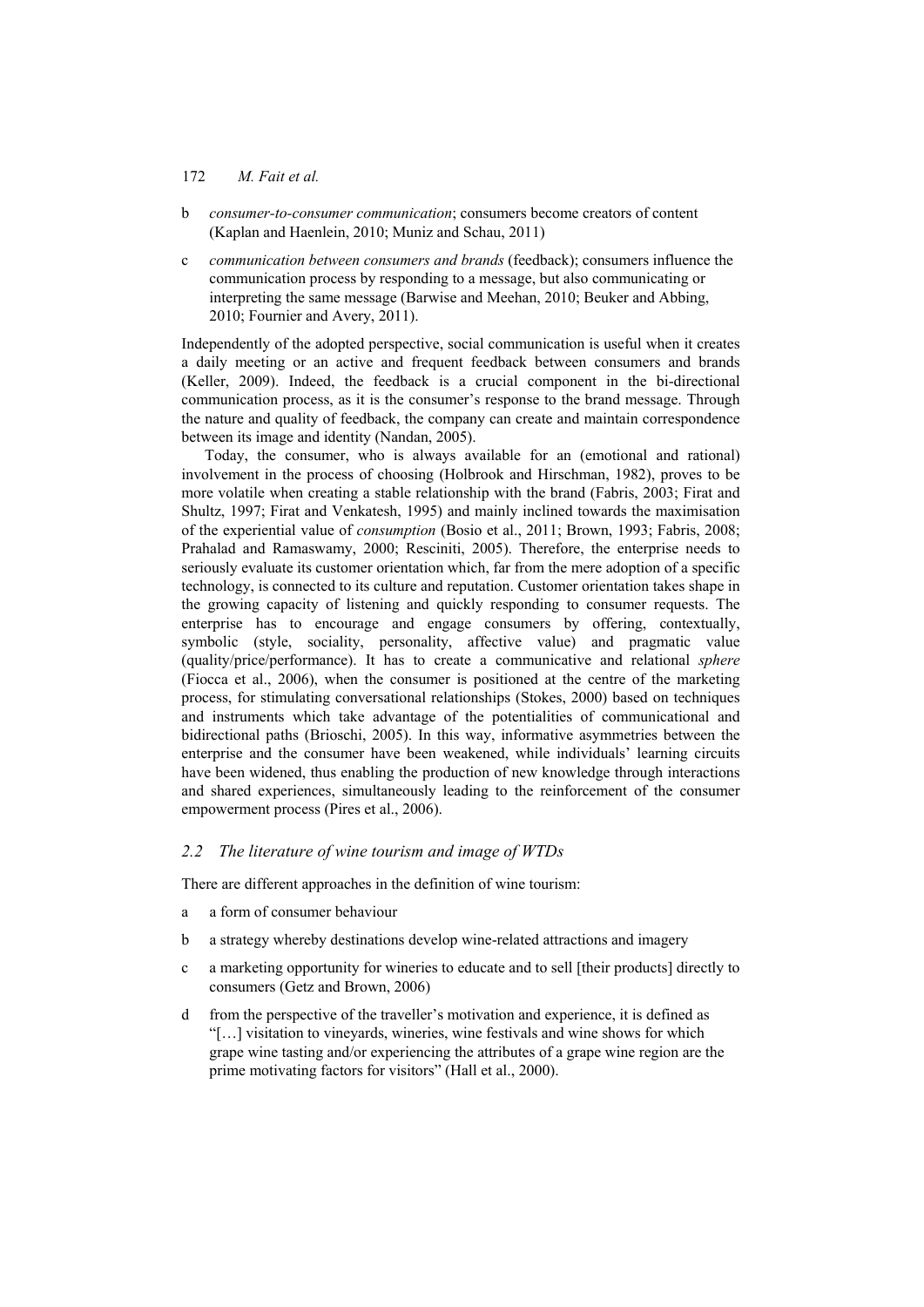WTDs are defined as regions that base some or all of their appeal on wineries and wine-related benefits. Wine, food, tourism and arts collectively comprise and are recognised as the core elements of the wine tourism product (Carlsen and Dowling, 2001; Getz, 2002; Lane and Brown, 2004; Loubser, 2004; Roberts and Deery, 2004; Sanders, 2004; Sparks and Malady, 2004; Telfer, 2001). Other elements are included in this definition because they give to each region its distinctive appeal as a destination for wine tourists:

- a 'touristic terroir' which describes the combination of physical, cultural and natural environments (Hall and Mitchell, 2002)
- b wine rural country which comprises leisure, cuisine, scenery and outdoor activities visitor facilities and events at wineries, wine-themed interpretation and information centres, wine museums, wine-themed villages, wine country tours (Hashimoto and Telfer, 2003), the natural resources – land and water, labour, capital, and infrastructure inputs necessary for grape growing and wine making (Cambourne et al., 2000; Williams and Dossa, 2003) and the specific impacts caused by wine-related tourism – development of services and facilities in agricultural areas, and new and increased spending patterns.

If tourists consider destinations in the same way as any other product, by evaluating the tangible and intangible features (Beerli and Martin, 2004; Clifton, 2003; Florek, 2005; Murphy, 1998; Ward et al., 1999), through which an organic process of functional, symbolic and experiential elements converges (Chon, 1990; Foster and Jones, 2000; Gartner, 1993; Kim and Yoon, 2003; Walmsley and Young, 1998), it is obvious that the development of a positive and highly distinctive image is crucial, not only in terms of identification and the positioning of the specific tourist destination (Kapferer, 1997; Pappu et al., 2005; Ries and Trout, 1972), but also for the creation of a solid competitive edge (Baloglu and McCleary, 1999). In fact, since the initial theorisations, the concept of image has been of fundamental importance in the literature of destinations (Blain et al., 2005; Lassar et al., 1995; Nandan, 2005), thus becoming a critically important success factor which is able to act in terms of promotion, distribution and development of tourist products (Pikkemaat, 2004; Sonmez and Sirakaya, 2002), as well as bringing benefits in terms of distinctive features, profitability and innovation (Pencarelli and Gregori, 2009).

The topic of the image of a WTD could be approached by applying four different perspectives (Elliot et al., 2011): the importance that a destination image gains during the process of the tourist choice (Pearce, 1982; Woodside and Lysonski, 1989); the calculation of the destination image through the definition of specific models (Echtner and Ritchie, 1991); the analysis of the image creation process (Baloglu and McCleary, 1999); and the identification of positive effects for the destination in terms of attractiveness and competitiveness associated with its positive image (Tapachai and Waryszak, 2000).

The appeal of wine regions has to be based on the 'difference of place' and these differences must be branded (Bruwer, 2003). In this paper, therefore, the WTD refers to its geographic area which, on the basis of the specific resources of tourist terroir (Peters, 1997), may build processes of destination management directed towards these market segments which recognise the value-proposition of the wine-related destination (Rosato and Scorrano, 2010).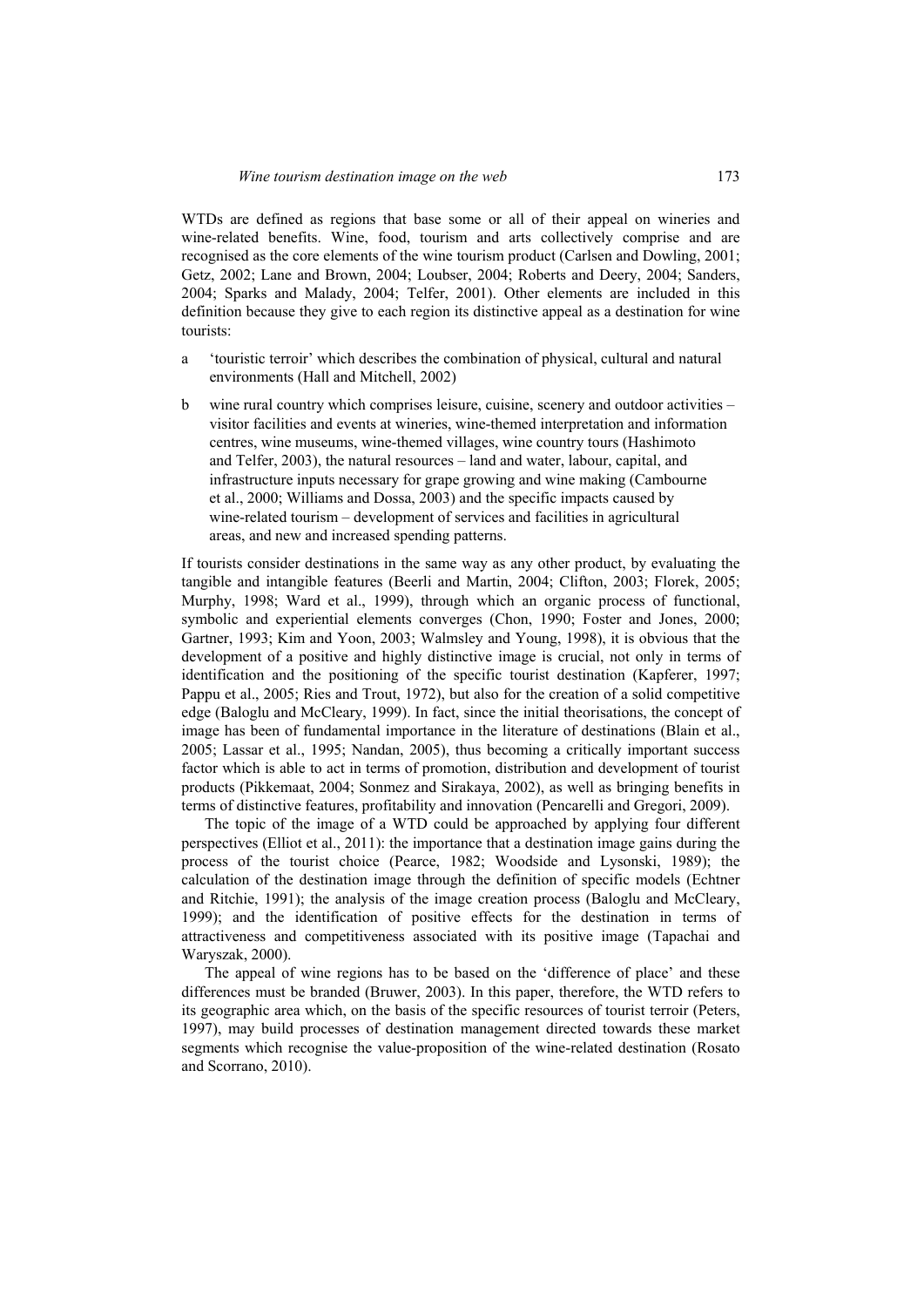# **3 Hypotheses development**

According to the academic literature:

- 1 social communication is useful when creating a daily meeting or an active and frequent feedback between consumers and brands (Keller, 2009)
- 2 the ability of a brand to maintain congruence between its image and identity will largely depend on how effectively management reacts to various kinds of consumer feedback (Nandan, 2005)
- 3 the online communication, in particular the 2.0 communication (Blanchard, 2012; Castronovo and Huang, 2012; Di Fraia, 2011; Thrassou and Vrontis, 2008), has a fundamentally important role within the 'interaction', 'co-creation' and 'socialisation' of values and contents in the achievement of positive performances in terms of image perception (Armano, 2008; Tapscott, 2008; Wilson, 2008)
- 4 tourist destinations are required to reflect upon their image by taking into consideration not only the functional and symbolic aspects, but also those characteristics which are mainly immaterial, thus rendering them unique (Echtner and Ritchie, 1993; Morrison and Anderson, 2002) and clearly different from other competitive destinations (Cai, 2002).

So, the paper introduces an analysis which deals with the online destination image:

- a suggesting the identification of the main recurring themes and their importance in communicating the destination image
- b highlighting the eventual gap existing within what is communicated by the WTDs and what is transmitted by third actors (in this case, by bloggers in their own websites).

In actual fact, the experimentation of the operational framework takes place through the case study technique on WTDs in order to observe the image transmitted by the WTDs, as well as perceived and transmitted by bloggers. Assuming that *actual or potential wine tourists may perceive WTDs using as cognitive keys which have been communicated by the WTDs and by travelling bloggers*, this empirical analysis hypothesises that:

- H1 The online communicative process of a WTD focuses around specific features which represent the core elements of a wine destination, intended at getting the third actors (travel bloggers) to perceive and allocate the same importance to these elements, through their articles.
- H2 The composition of the message:
	- communicated by the WTD
	- decoded and spread by third actors, must have a high degree of homogeneity in order to ensure a constant and proper recognition of the destination's image over time.

The approach becomes innovative owing to the fact that: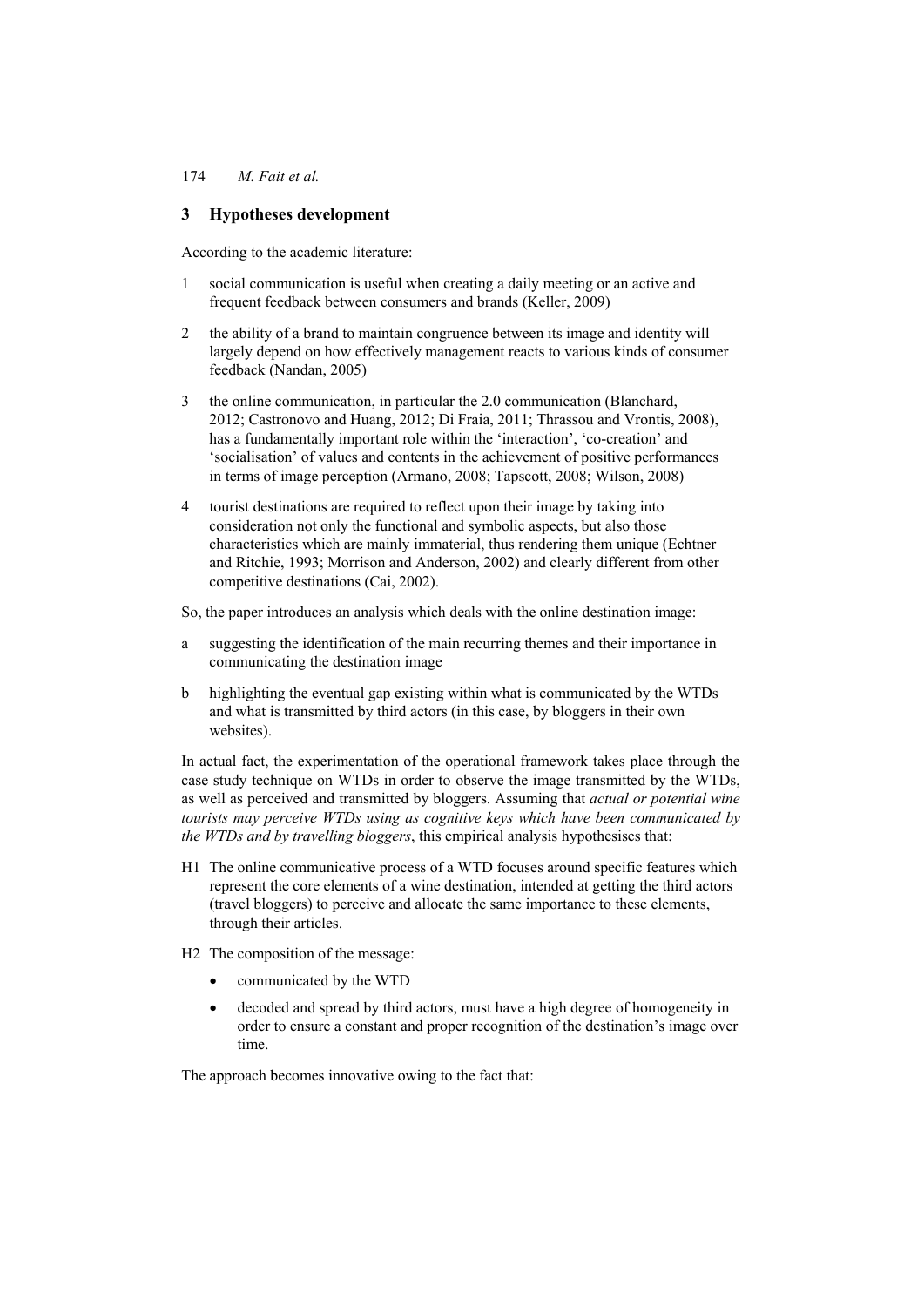- a the creation of a communicative and relational sphere of the image derives from techniques and instruments that stimulate conversations (Stokes, 2000), taking advantage of the bi-directional communication potentialities offered by the web (Brioschi, 2005)
- b an operational framework is suggested through which it is possible to identify the dimensions to decode the extracted information.

## **4 Operational framework**

In this framework, two operational dimensions are foreseen (see Figure 1):

- 1 *Pre-processing*: a preparatory phase orientated towards the identification of three variables:
	- a the analysed target and the eventual selection of related sub-categories that may better qualify it from a semantic point of view (wine destination, mountain destination, ethnic destination, etc.)
	- b the types of individuals from whom information is to be obtained (tourist, blogger, fan, tour operator, etc.). The identification of such a variable is strictly dependent on the nature of the source investigated.
	- c two spatial dimensions:
		- geographic, aimed at dividing up the information according to how intensely the phenomenon needs to be examined (e.g., information gathered from *Google Spain* in order to analyse Spanish tourists talking about the Napa Valley)
		- virtual, consisting of the identification of non-structural sources where the research has to be carried out.

Adopting a bottom-up logic, a data crawling process takes place based on a set of research queries that highlight the textual contents that result in being closer to the *research objective-informative source* relationship. In this way, data collection is achieved by focalising on the research and the types of individuals that are observed.



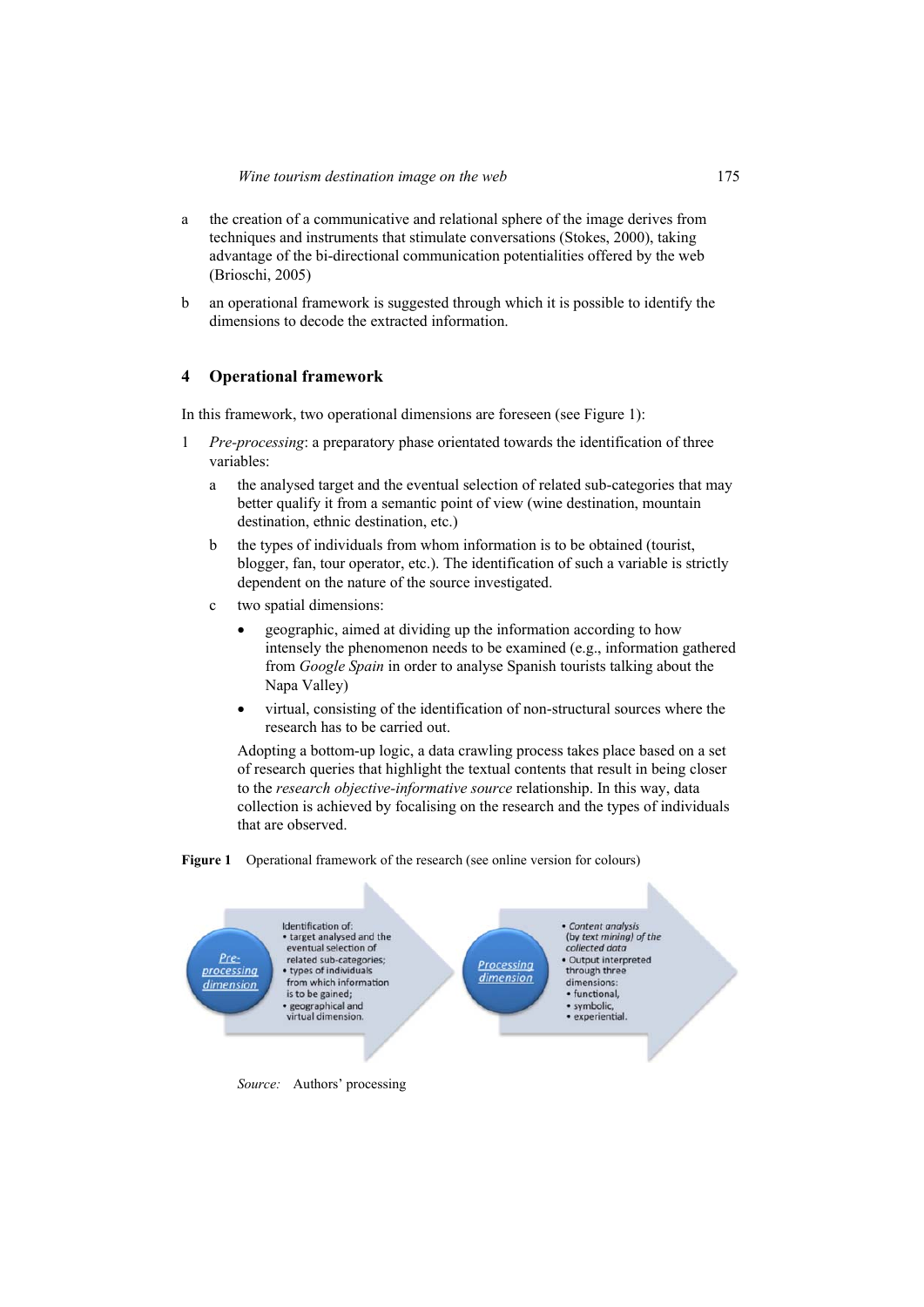- 2 *Processing*: in such a phase:
	- a *Data collection* is submitted to *text mining for the content analysis* (Berelson, 1952; Krippendorff, 1980; Weber, 1990); the text mining perspective (Bolasco, 1997; Feldman and Sanger, 2007) responds adequately to the informative purpose of the model. As a matter of fact, the differences and similarities of the messages conveyed by WTD and bloggers are underlined by the textual analysis.
	- b The output is interpreted through the three dimensions functional, symbolic and experiential – which characterise the associative process of tourists (Chon, 1990; Foster and Jones, 2000; Gartner, 1993; Kim and Yoon, 2003; Walmsley and Young, 1998):
		- *Functional dimension*: in this context, words identifying destination core elements are included, whether they are tangible (Getz, 2002; Lane and Brown, 2004; Sparks and Malady, 2004) or intangible (Hall and Mitchell, 2002; Williams and Dossa 2003).
		- *Holistic dimension*: this is the process of psychological abstraction that features the perception of the distinctive elements of the destination. Words indicating psychological attributes are included (Bruwer, 2003; Williams, 2001). These words refer to the relationship with history, art, landscape and traditions.
		- *Sensitive dimension*: which identifies the emotional abstraction that accompanies the evaluation of a destination. In this way, it is possible to observe the hedonistic value of a destination, which is not necessarily related to the moment of consumption, but rather to the research for information. Words relating to *pleasure and enjoyment* are found in this category and they are an expression of the *symbolic* and *experiential* value (Cambourne et al., 2000; Hall et al., 2000; Hashimoto and Telfer, 2003; Williams, 2001).

# **5 Empirical research methodology**

The experimentation of the research framework process has taken place adopting a case study approach (Gummesson, 2000; Johnston et al., 1999; Yin, 1984) which allows access to a remarkable quantity of specifically qualitative data and offers wider suggestions on the nature of the phenomena rather than those adopted by the quantitative method (Dubois and Gadde, 2014; Dubois and Gibbert, 2010; Easton, 2010; Piekkari et al., 2010).

In the following phases, the empirical framework foresees: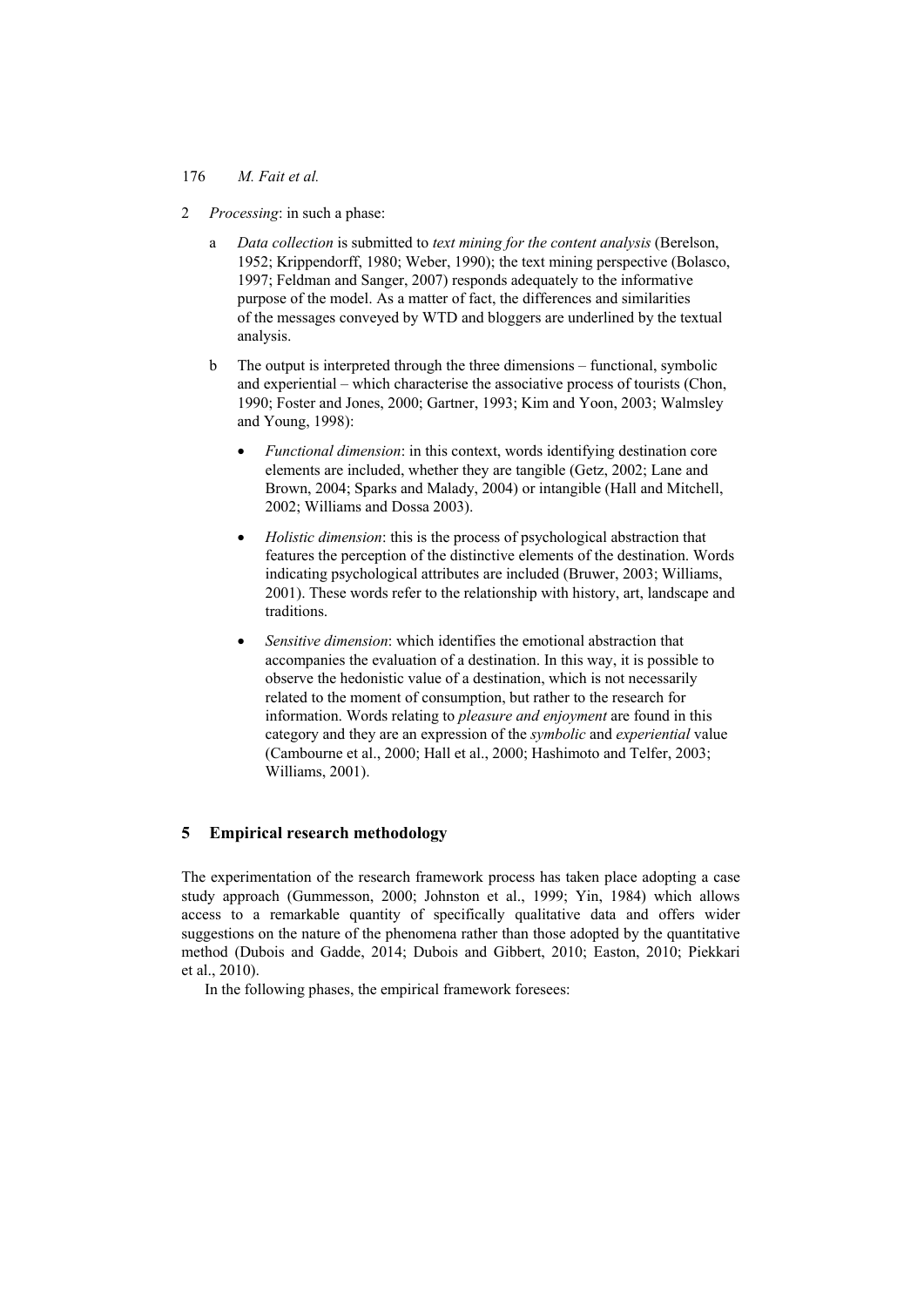- a Pre-processing identification of the:
	- 1 *Wine destination* where the model is tested. The first step consists of drawing out the first Google.com pages obtained by using the key search words 'travel blogs'. The blogs were submitted to web metrics as suggested by *Alexa* (http://www.alexa.com) using a classification system based on traffic, popularity and on site engagements. In this way, 100 travel blogs were reached. During the second step, 30 posts for each blog were taken out using the word 'wine' in the search tool of each one. In this way, data collection of 2,631 articles was obtained (about 505 contextual word pages). The corpus was submitted to an automatic procedure of lemmatisation by using the *T-Lab software* (the re-elaboration examined 1 text, 4,738 elementary contexts, 17,448 forms, 13,864 lemmas, 203,284 occurrences with a threshold equal to 12). In this way, the main keywords (1,531) were identified – keywords, out of which, destinations having a major number of occurrences were extracted. Amongst these, the most frequently quoted wine destination is the Napa Valley (freq. 106).
	- 2 *Subjects* to be analysed: according to the present analysis, these are:
		- the aforementioned WTD (Napa Valley's website 'Visit Napa Valley', http://www.visitnapavalley.com)
		- the travel blogs (among the 100 blogs already examined) which present articles edited by bloggers referring exclusively to the wine destination observed, extracted using the keywords 'wine Napa Valley'.
	- 3 *Spatial dimensions*, from a geographical point of view, no limit has been taken into account. As a matter of fact, the blogs chosen were extracted using Google.com.
- b *Processing*: two different texts have been normalised and lemmatised through the T-Lab software. The data obtained are made up of the following two levels:
	- 1 for the company website: 2,192 elementary contexts, 7,932 forms, 6,370 lemmas, 91,167 occurrences and 992 keywords (with threshold equal to the resulting 10)
	- 2 for the articles edited by bloggers (179): 3,475 elementary contexts, 15,060 forms, 12,029 lemmas, 161,432 occurrences and 498 keywords (with threshold equal to the resulting 10).

 Before proceeding to text mining, two sub data collections have been created, taking exclusively into consideration the words that appeared to have a lexical relationship with the words 'wine' and 'destination' in order to reach a better focalisation of the phenomenon analysed. The statistical method used for text mining is:

1 *Correspondence analysis*, aimed at pointing out the most important macro themes in each context analysed (textual contents from WTDs' websites and blog's articles about Napa Valley) and highlighting eventual homogeneities or differences (H1).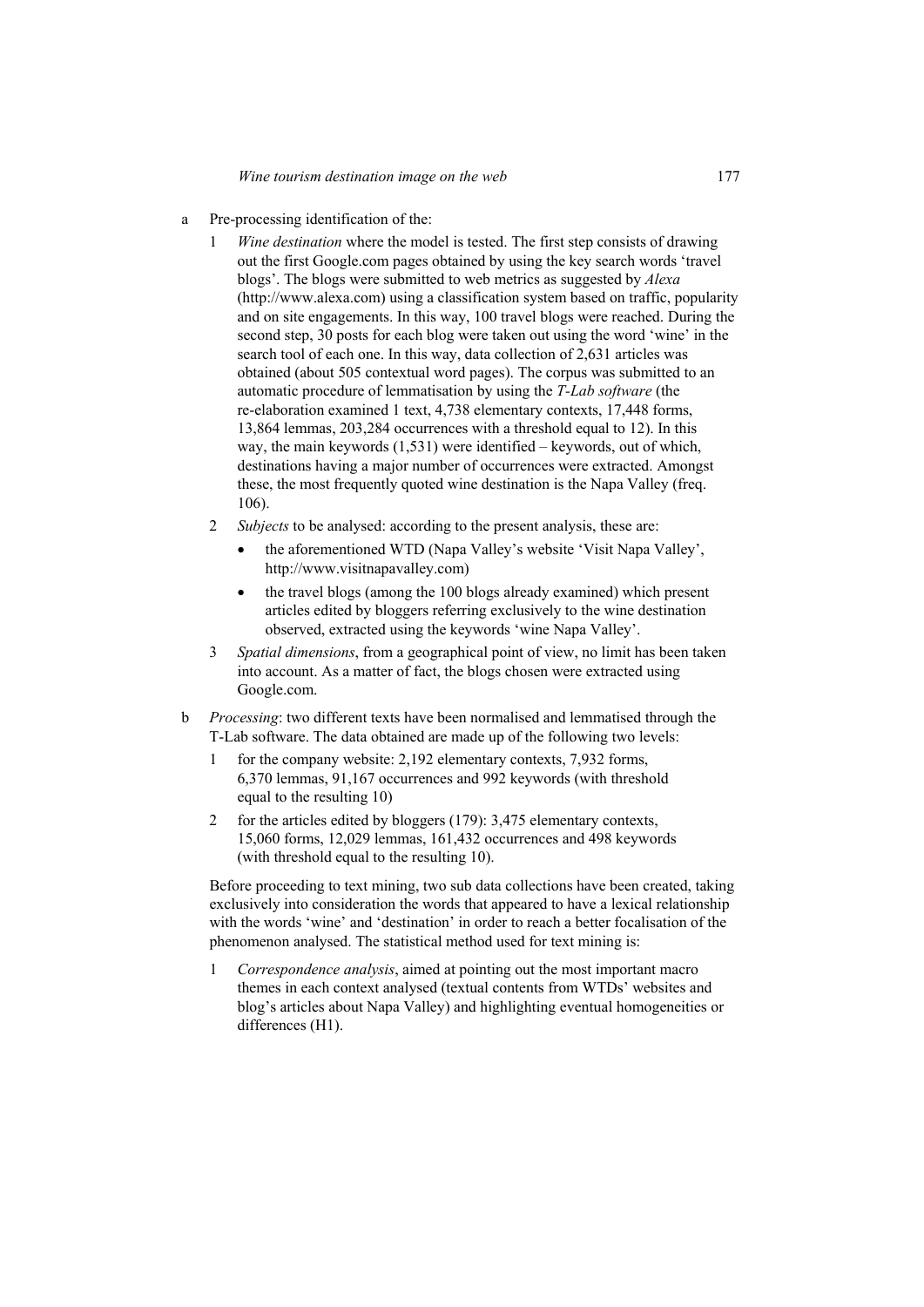2 *Cluster analysis*, pointing out groups of words that could represent the *core communication* components of the destination as well as the relative importance (weight percentage) given and the eventual gap with respect to the perception of third actors (H2).

 For both methods, the interpretative phase was carried out adopting the 'three perspectives' identified in the operational framework.

# **6 Results and findings**

H1 The online communicative process of a WTD focuses around specific features which represent the core elements of a wine destination, intended at getting the third actors (travel bloggers) to perceive and allocate the same importance to these elements, through their articles.

Text mining, through the analysis of correspondence is able to highlight the similarities and differences between context units, representing the existing relationships between the corpus subsets and the lexical units on a Cartesian graph. Factorial polarity, i.e., the contrast on the horizontal and vertical axis of the graph, is determined by the value test; this index has a threshold value of 1.96, that is equal to the more common significance statistics ( $p > 0.05$ ), and a positive or negative sign.





*Source:* Authors' processing

By analysing the following figures (Figures 2 and 3), it is possible to observe that:

- 1 the textual content of the Napa Valley's website shows more relevant thematic contents (Figure 2), recalling:
	- a tangible attributes of a destination, such as services (hotel, spa, resort, treatment, pool, etc.) and territorial elements (local areas, towns, etc.)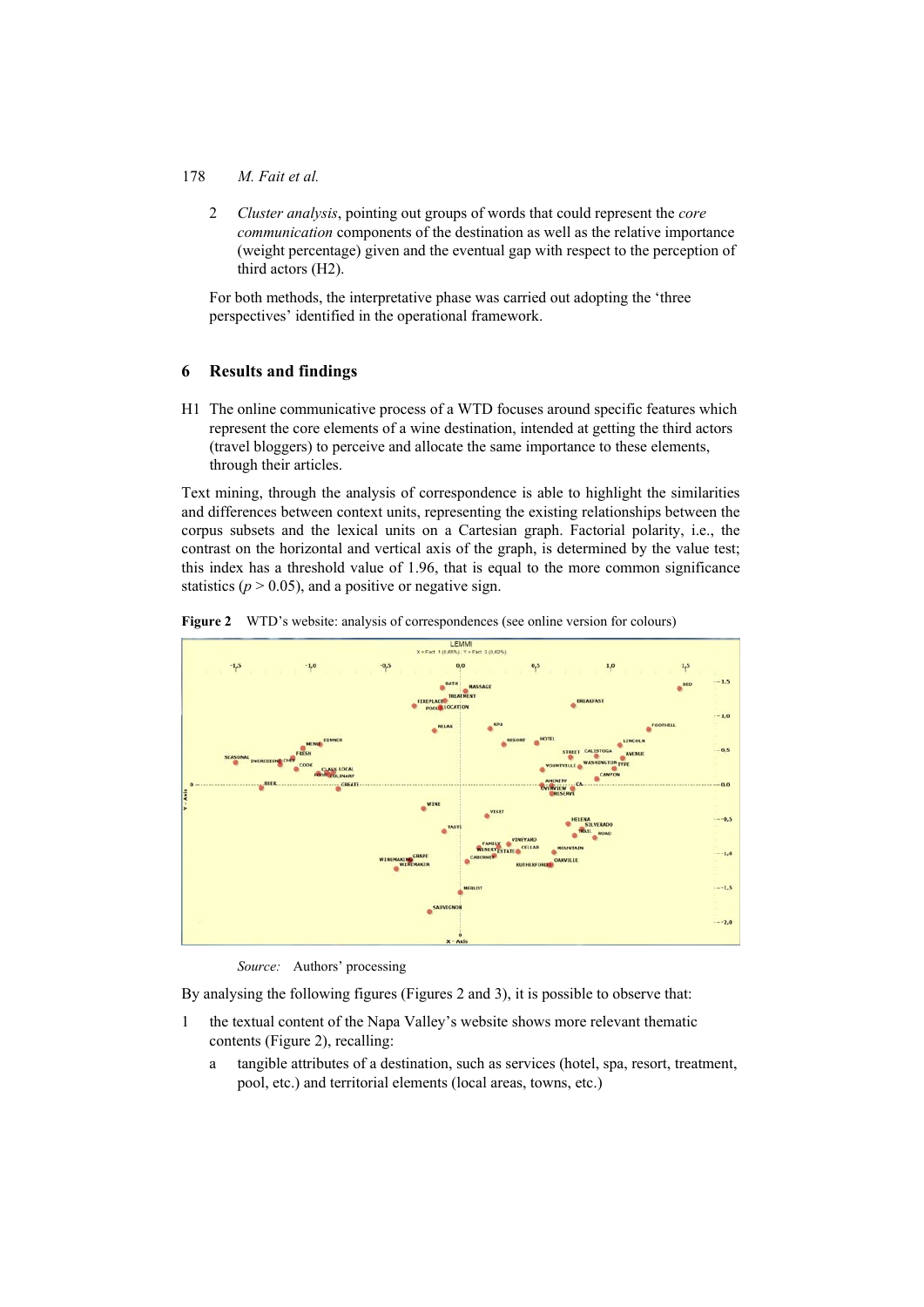b tangibles elements related to wine (grape, vineyard, cellar, taste, winemaker, etc.) and food (cook, dinner, seasonal ingredient, etc.).

 Therefore, the functional component seems to have a more important role in the communicative process of WTD with respect to the other elements.

2 Bloggers resort to words associated mainly with *wine* (taste, smell, grape, winemaking, winery, etc.; see Figure 3), and to territory (San Francisco, Sausalito, redwood, forest, tree, beach, bridge, etc.).



*Source:* Authors' processing

The initial text mining phase has therefore highlighted the presence of a context unity (*words*) that, when led towards the internal single dimension, highlights the web communication guiding dimensions of the WTD, which are mainly orientated towards the traditional *core elements* of the destination (*functional*) and the tendency to overlook the symbolic and experiential elements of the wine product connected to it. Instead, the process of perception and transfer of elements comprising the *image* of a destination by bloggers seems to be characterised by the use of words that identify the functional aspect of the phenomenon and the territorial elements of the destination. Such preliminary studies do not complete Hypothesis 1 and, for this reason, a more intense analysis has taken place in order to evaluate whether there are groups of lemmas that may be homogeneous with specific communication drivers and with the internal perceptions of each context analysed.

H2 The composition of the message:

- communicated by the WTD
- decoded and spread by third actors, must have a high degree of homogeneity in order to ensure a constant and proper recognition of the destination's image over time.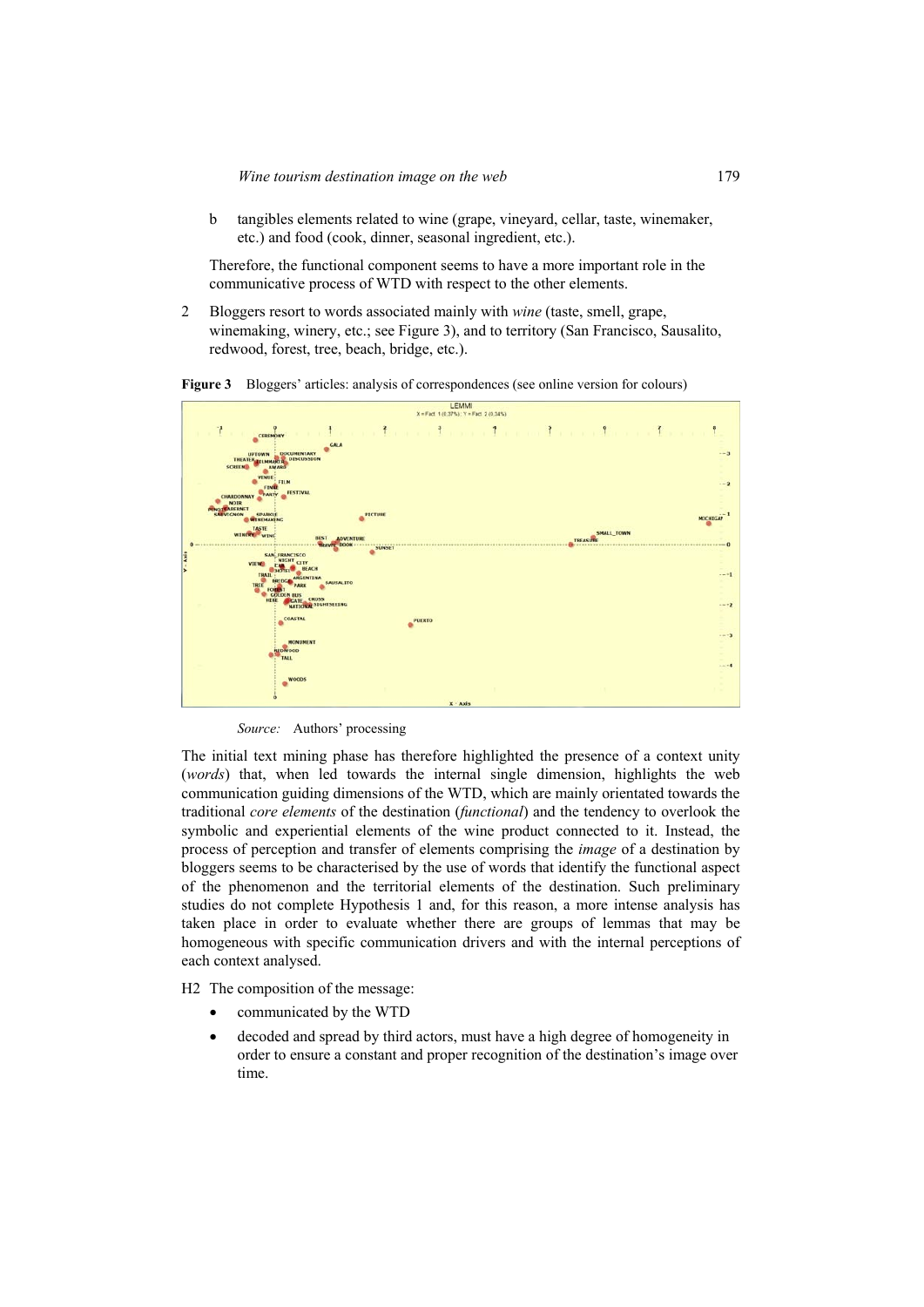The apparent presence of points of contact between WTDs' websites and blogs has, as a matter of fact, led to a consequent in-depth analysis in order to understand whether the aggregation of words within each context may be characterised by a level of homogeneity able to generate groups of terms that could represent the *specific communication driver* per single context as well as the specific importance placed on each driver in the process of image communication.

For this reason, a first cluster analysis phase has been carried out, where inputs are represented by lemmas subdued to the processing phase and for each context analysed. The hierarchical procedure (Everitt, 1979; Johnson, 1967) was analysed using the *Ward method* as it allows the aggregation of those specific groups, which have a minor increase of deviance 'within' the very same groups, thus guaranteeing major homogeneity within the elements. Four clusters were taken out for the WTDs' websites as well as for the blogs and the creation of clusters took place excluding the words having  $p > 0.50$ .

The above-mentioned procedure was used separately for the two contexts and there was a tendency to compare the clusters analysed. As can be seen in Figure 4, there is a different incidence in the creation of the core communication of the Napa Valley – as the WTD – and in the perception and transmission of bloggers' articles. In actual fact:

- 1 *Core communication* of the WTD is mainly characterised by the *destination services* cluster, with an incidence of 71.86%, followed by the *wine* cluster (24.21%), *environment and territory* cluster (2.65%) and *food* (1.28%); it is interesting to note that two clusters (*destination services* and *wine*) illustrate about 98.72% of the phenomenon.
- 2 *Core perception*, represented by messages referring to Napa Valley and conveyed by bloggers is better described by the *environment and territory* cluster, which has an incidence of 65.10%, followed by *food* (10.91%), *wine* (9.11%) and *destination services* (8.38%), which illustrate about 93.50% of the phenomenon.



**Figure 4** Clusters of the contexts analysed (see online version for colours)

*Source:* Authors' processing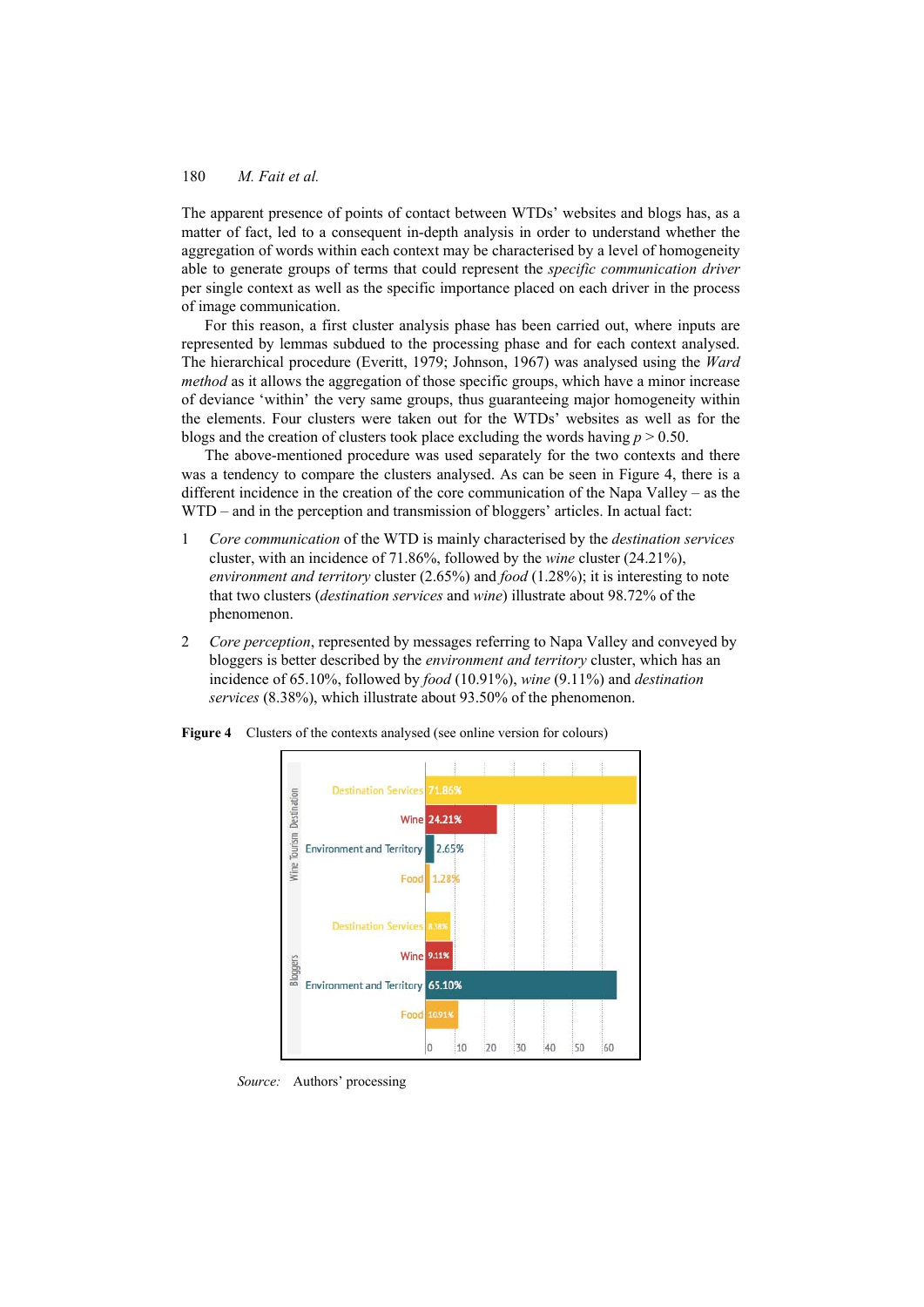The figures, therefore, seem to show the tendency the WTD has to communicate its destination online thus placing, substantially, gradual importance to all elements, without necessarily giving too much importance to the role of wine. The goal is that of a synergic representation of elements, symbolising the passage from a simple wine-making territory towards a WTD; this seems to be obtained – from a communicative point of view – thanks to the synergic valorisation of its material and immaterial components around the territory-wine relationship.

Such analysis confirms the H1 hypothesis, for which the WTD's online communicative process is founded on the concomitant importance belonging to the attributes of the two core elements – *wine* and *destination*. All that needs to be done is to observe that the sum of the two clusters characterising the communicative online strategy – *destination services* and *wine* – illustrate about 98.72% of the phenomenon. At the same time, however, there is a gap between the elements communicated by the WTD and those perceived and transmitted by the bloggers. Such a result does not seem to confirm harmony between communication and perception by third actors (the bloggers, in this case). The core perception is characterised by the importance of the cluster *environment and territory*, which alone explains 65.10% of the phenomenon, to which are associated the other clusters characterised by two macro-themes *wine* and *food*.

To analyse in greater detail the homogeneity among clusters, the phase of output interpretation obtained through data collection clusters from the WTDs' websites and from blogs is based on the analysis of lemmas that are included in each cluster and on the allocation of each one with a definition/category representing one aspect of the phenomenon. For this reason, the following clusters have been identified, made up of lemmas that have three interpretative dimensions:

- 1 *Destination services* which groups words identifying:
	- tourist services (hotel, resort, tour, room, service, golf, packages, guest, park, airport, bath, transportation, etc.), and sports and free-time activities (ride, pool, tennis, golf, massage, body, spa, wellness, etc.) identifying the *functional dimension*
	- territorial references (valley, country, escape, lake, San Francisco Golden, Meadowood, Meritage, cove, etc.) for the *holistic aspect*
	- adjectives expressing the pleasure of travelling (experience, luxury, treatment, relax, pleasure, hospitality, etc.) and thus the *sensitive dimension*
- 2 *Wine* in this cluster:
	- the *functional dimension* is represented by words linked to the product in the strict sense (Sauvignon, Cabernet, appellation, grape, taste, blend, balance blend, Pinot, Noir, Merlot, Blanc, varietals, Chardonnay, vineyard, etc.) and to the areas and the production techniques (winery, estate, cellar, distillery, winemaker, winemaking, etc.)
	- the *holistic dimension* is described by lemmas such as mountain, hill, Oakville, Silverado, knoll, train, Napa, region, Sonoma, California, etc.
	- the *sensitive dimension* is characterised through words that express the experiential element of consumption (visit, vintage, romantic, tasting, boutique, etc.)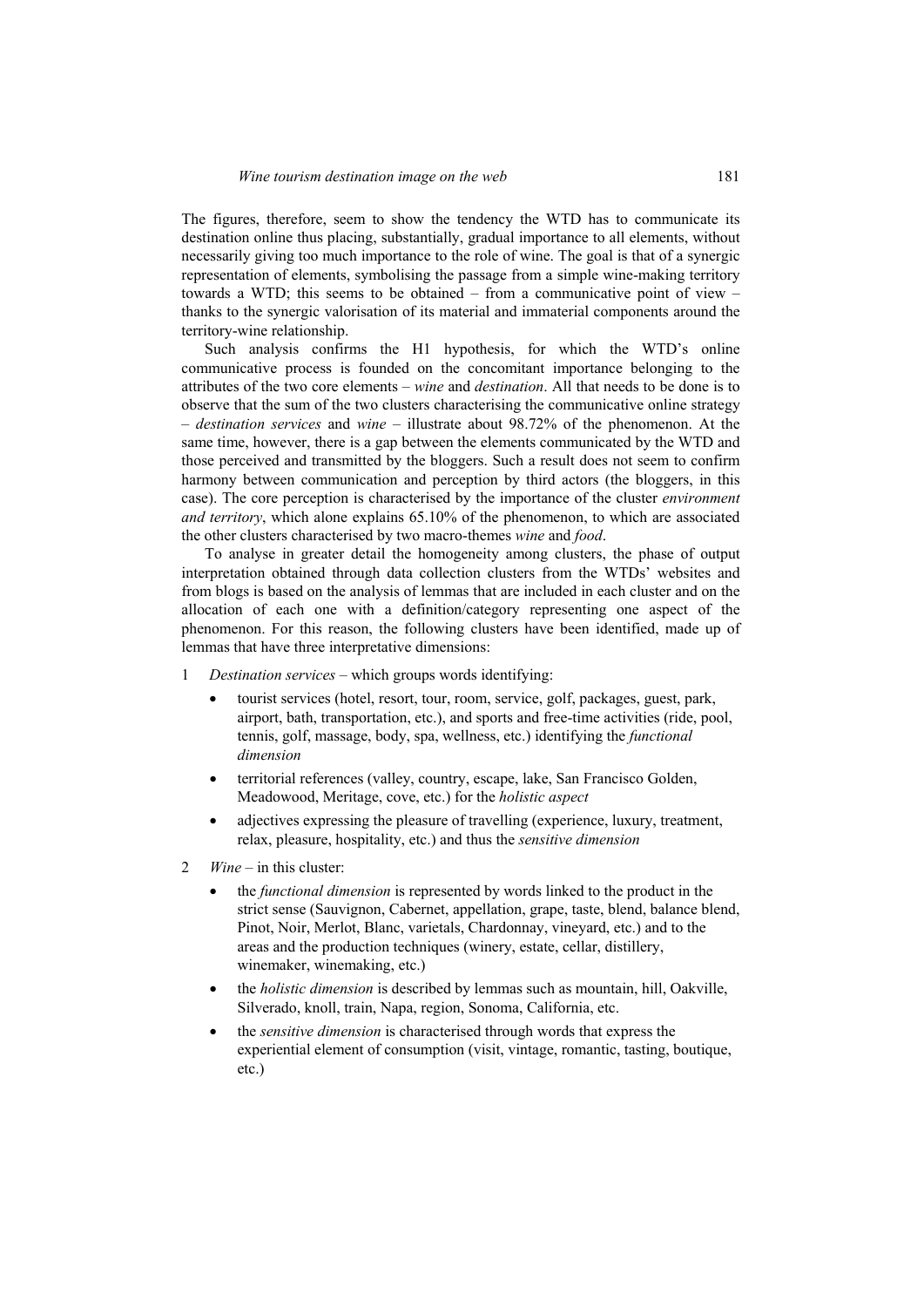- 3 *Food* this comprises names and adjectives recalling the relationship with food:
	- the *functional value* is explained by words such as chef, cook, shop, culinary, open table, ingredient, food, café, dinner, grill, beer, kitchen, bar, lunch, cuisine, table, pizza, bistro, marketplace, market, store, specialities, fish, bakery, pizzeria, farmer, wine bar, meal
	- the *holistic dimension* is represented by vine and wood
	- the *sensitive dimension* is the summarisation of words such as fresh, local, seasonal, Napa style, organic, adventure, executive, casual, delight, innovative, authentic, lounge, love, story, specialities
- 4 *Environment and territory* these are lemmas which
	- indicate places and urban/geographic elements (*functional dimension*) city, San Francisco, Sausalito, bridge, bay, beach, park, ocean, coast, attraction, statue, build, landmark, sea, sunset, architecture
	- recalling the natural elements (*holistic dimension*) woods, memory, sightseeing, redwood, nature, monument, tree, hillside, cathedral, forest, grove, creek, animal, fall, river, etc.
	- representing *sensitive dimension* win, adventure, relief, meet, happy, inspire, lifestyle, event, love, funny, passionate, etc.

Table 1 reported the words that most characterise the communication.

According to what has been analysed, a few interesting considerations on the second research hypothesis need to be taken into account:

- a There is an obvious balance between communication (WTD) and the acknowledgement of the message (bloggers) regarding the *functional dimension* of the phenomenon. As a matter of fact, regarding Napa Valley, there is an exact valorisation and a relative perception of the structural elements of the two main components of the WTD (*wine* and *destination*).
- b Major care should be taken in the psychological abstraction process that the receiver launches. This can be seen in the wider view of the value proposition which appears to be distributed amongst all clusters highlighting an interest for the *land-wine* relationship with a particular acceptation of the naturalistic elements (as demonstrated by bloggers).
- c A process of abstraction which is completed by the *emotional dimension* where perception and importance given by bloggers to the land-wine relationship happen to be greater and more complete, as opposed to that transmitted by WTD.

Such considerations confirm that the perfect balance is not an absolute condition for obtaining an adequate communicative positioning but it is undoubtedly necessary in the long-term. So, the existence of a process of psychological and emotional abstraction, which is in truth active in the receiver, must perceive that the simple communication of functional elements is insufficient. This needs to be emphasised by the holistic and sensitive dimensions of the land-wine relationship so that the tale of the territory, as well as its tradition, culture and emotions experienced at the moment of consumption, may turn into relevant information for whoever chooses that territory or simply needs to obtain information.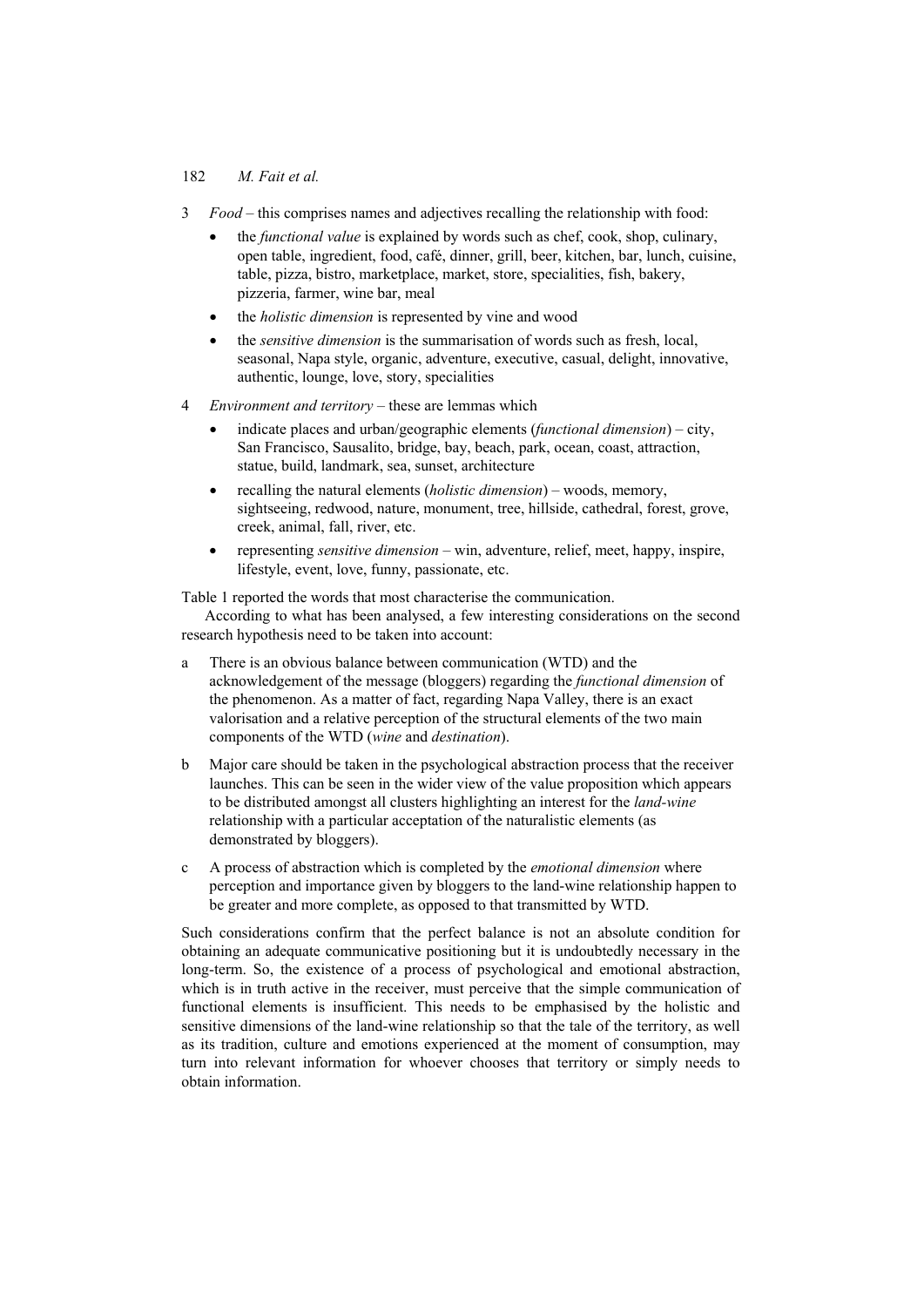|                              |                                                                                                                                                        | Wine tourism destination (Napa Valley)                                                    |                                       |                                                                                                                                                                                                                                                                                                                                              | Bloggers                                                                                                                                                                                                 |                                            |
|------------------------------|--------------------------------------------------------------------------------------------------------------------------------------------------------|-------------------------------------------------------------------------------------------|---------------------------------------|----------------------------------------------------------------------------------------------------------------------------------------------------------------------------------------------------------------------------------------------------------------------------------------------------------------------------------------------|----------------------------------------------------------------------------------------------------------------------------------------------------------------------------------------------------------|--------------------------------------------|
| Cluster                      | Functional dimension                                                                                                                                   | Holistic dimension                                                                        | Sensitive dimension                   | Functional dimension                                                                                                                                                                                                                                                                                                                         | Holistic dimension                                                                                                                                                                                       | Sensitive dimension                        |
| Destination<br>services      | golf,<br>Spa, restaurant, resort,<br>shop, hotel, food,<br>treatment                                                                                   | Meadowood, Yountville,<br>Art, food, park, culture,<br>music, artist, country,<br>kitchen | luxury, adventure<br>Culinary, relax, | Travel, caravan, prize                                                                                                                                                                                                                                                                                                                       | Holistic, Los Angeles                                                                                                                                                                                    | Adventure                                  |
| Wine                         | Cabernet, Pinot, tasting,<br>blend, Merlot, varietals,<br>estate, taste, cellar,<br>Sauvignon, grape,<br>Winery, vineyard,<br>lery<br>balance, distill | Mountain, road, Helena,<br>hill, Oakville, tradition<br>Family, Rutherford,               | Release, prestigious,<br>philosophy   | hint, varietals, glasses, fruity,<br>reserve, spicy, winemaking,<br>grape, Chardonnay, wine,<br>Syrah, bottle, aroma, age,<br>Merlot, Zinfandel, Fruit,<br>red, blend, ferment, taste,<br>Sauvignon, Pinot, Noir,<br>Riesling, flavour, cherry<br>Cabernet, Blanc, Rose,<br>barrel, oak, white, dry,<br>produce, plant, sweet,<br>functional | Vintage, harvest                                                                                                                                                                                         | Release, surprise                          |
| Environment<br>and territory | house, breakfast, lodge,<br>rental, cuisine, airport<br>cottage, location, car,<br>Contact, bed, B&B,                                                  | Property, Calistoga                                                                       |                                       |                                                                                                                                                                                                                                                                                                                                              | river, vineyard, park,<br>Calistoga, Sausalito,<br>Sonoma, California,<br>Napa, valley, tour,<br>Francisco, winery,<br>museum, golden,<br>Golden Bridge,<br>town, museum,<br>city, visit, San<br>country | Romantic, beautiful,<br>luxury             |
| Food                         |                                                                                                                                                        |                                                                                           |                                       | Restaurant, cheese, bistro,<br>fresh, chocolate                                                                                                                                                                                                                                                                                              | Yountville, Helena<br>Course, seasonal,                                                                                                                                                                  | Delicious, excellent,<br>culinary, healthy |
|                              | Source: Authors' processing                                                                                                                            |                                                                                           |                                       |                                                                                                                                                                                                                                                                                                                                              |                                                                                                                                                                                                          |                                            |

**Table 1** The specific communication drivers of WTDs and bloggers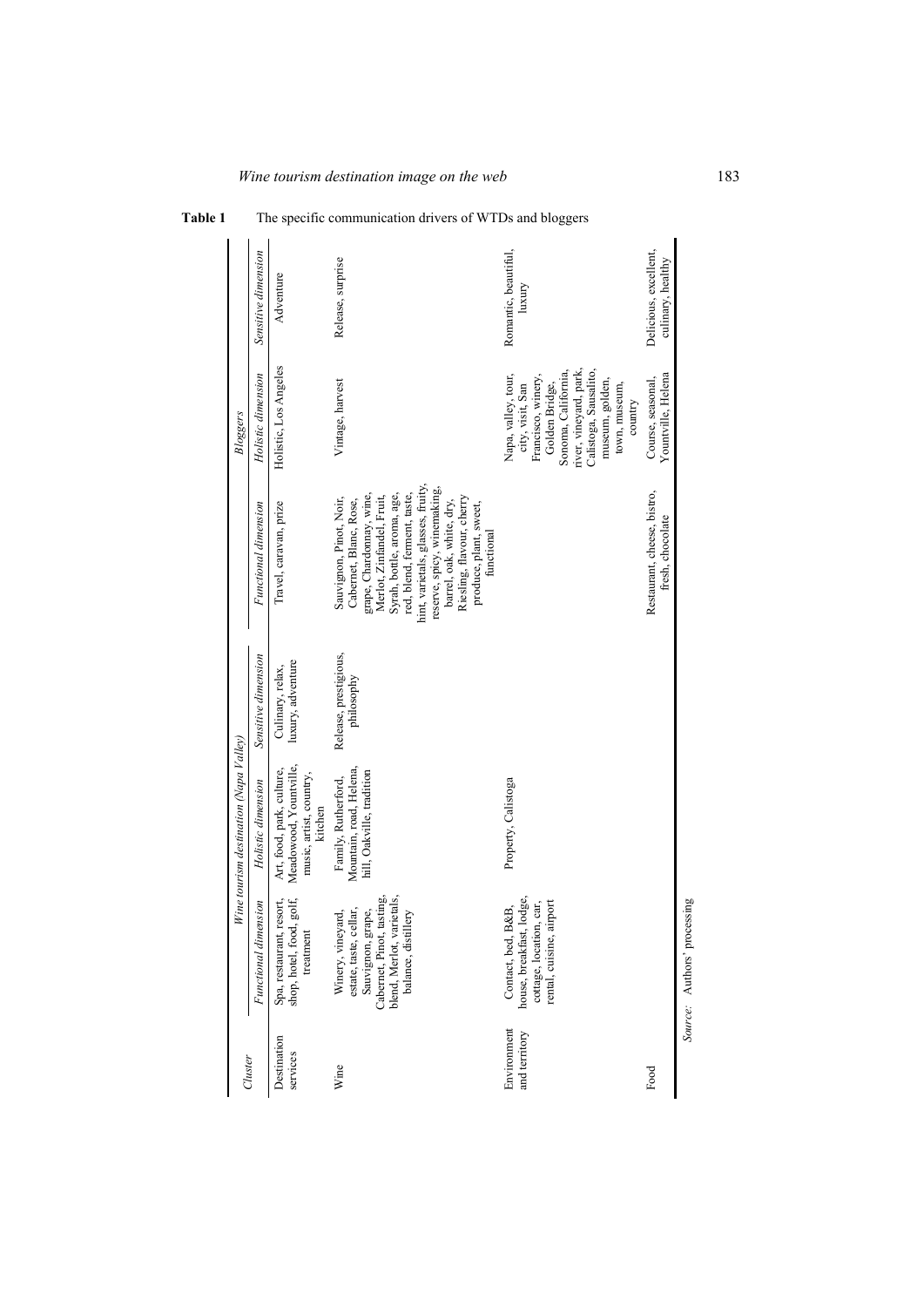## **7 Conclusions and managerial implications**

In the present competitive context, this paper intends to highlight the fact that Web 2.0 tools are essential in the process of image creation and communication regarding a territory. Today, the creation of a relational and communicative sphere with the customer takes place by adopting techniques and tools that encourage conversational relationships; they exploit the bi-dimensional potentiality of communication through which the actors are not only transmitters (WTD website), but also receivers of messages (bloggers).

The originality of this study is in suggesting, in the increasingly important branch of research into destination image, a model of analysis through which observing the relationship between the online communication of the image and the reception of its elements is by means of Web 2.0 tools.

The operational framework here proposed, inspired by the consumers' engagement need and tested by using *case study* techniques, has given proof of its valid interpretative course by:

- a Identifying the main themes dealt with and their importance in the communication of the destination image. In this analysis, the core online communication of WTDs moves around a synergy of three main topics – *destination services* and *wine* – that together illustrate 98.72% of the phenomenon;
- b Highlighting the [eventual] gap between what has been communicated by WTD, and what has been perceived and transmitted by bloggers. The gap between transmitters and receivers takes place when the clusters of words relative to WTD and bloggers are confronted. In this case, the perception process of bloggers is different, because their main topic is *environment and territory* (65.10%), followed by less relevant themes (such as *food*, *wine* and *destination services*).
- c The *wine* cluster alone illustrates 59.65% of the phenomenon. This aspect is a limit of the empirical methodology and needs further study. A further in-depth analysis on the topic dealt with will take place, gearing it towards the qualification and quantification of the importance of lemmas within each cluster, in order to evaluate in an exact manner their interpretive dimensions, thus rendering them comparable with each other.
- d Evaluating the efficiency of web communication. The empirical results have highlighted how the perspectives regarding the analysis carried out result in being adequately structured with the purpose of reaching an increase in useful information. The case study has highlighted how the perfect balance hypothesised between transmitters and receivers is not an absolute condition aimed at obtaining a suitable online image but it becomes undoubtedly necessary in the long-term. Indeed, the existence of a psychological and emotional abstraction process, which is truly active in the receiver, is insufficient when related to the simple communication of structural elements. This needs to be reinforced through the *holistic* and *sensitive dimensions* of the land-wine relationship in terms of telling the story of the territory, as well as its tradition, culture and emotions experienced at the moment of consumption as it may turn into relevant information for whoever chooses that territory or simply needs to obtain information.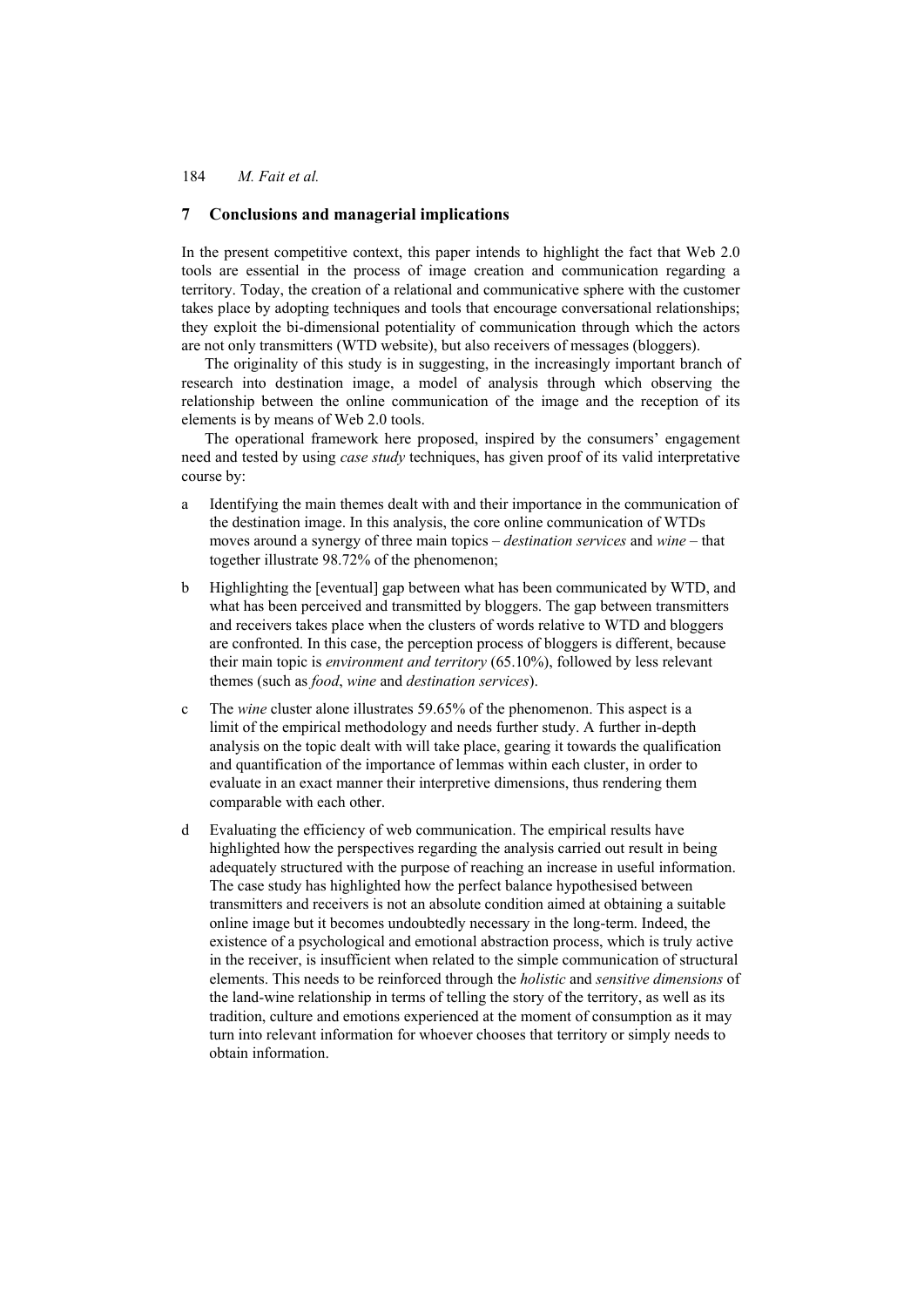Generally speaking, the interpretive course of study carried out seems to lend itself to and can also be applied to other themes as it is an integral part of text mining techniques. Indeed, the practical implications of the study are the following:

- 1 identify those messages that can increase brand awareness
- 2 know the sensorial, emotional and cognitive perceptions of the destination for future engagement strategies of consumers.

Finally, the information obtained can be transformed into useful acquisitions for entrepreneurial decisions as it identifies and simplifies those very same elements through which enterprises define and reinforce well-focused promotional communication.

The model proposed is only the first step of a larger research work that in the future will monitor the process of interaction between the destination and the users, using a quantitative perspective able to detect the performance achieved through the social web communication in terms of engagement.

#### **References**

- Adjei, M.T., Noble, S.M. and Noble, C.H. (2010) 'The influence of C2C communications in online brand communities on customer purchase behavior', *Journal of Academy Marketing Science*, Vol. 38, No. 5, pp.634–653.
- Armano, D. (2008) 'Brand interactions are the future: be prepared with an interaction designer', *Advertising Age*, Vol. 79, No. 17, p.24.
- Baloglu, S. and McCleary, K.W. (1999) 'A model of destination image formation', *Annals of Tourism Research*, Vol. 26, No. 4, pp.868–897.
- Barwise, P. and Meehan, S. (2010) 'The one thing you must get right when building a brand', *Harvard Business Review*, Vol. 88, No. 12, pp.80–84.
- Beerli, A. and Martin, J.D. (2004) 'Factors influencing destination image', *Annals of Tourism Research*, Vol. 31, No. 3, pp.657–681.
- Berelson, B. (1952) *Content Analysis in Communication Research*, Free Press, Glencoe, Ill.
- Beuker, R. and Abbing, E.R. (2010) 'Two faces of social media: brand communication and brand research', *Journal of Design Management Review*, Vol. 21, No. 1, pp.54–60.
- Blain, C., Levy, S.E. and Ritchie, J.R.B. (2005) 'Destination branding: insights and practices from destination management organizations', *Journal of Travel Research*, Vol. 43, No. 4, pp.328–338.
- Blanchard, O. (2012) *Social media Roi: sfruttare le tecnologie social e viral per fare profitto in azienda*, Hoepli, Milano.
- Bolasco, S. (1997) 'L'analisi informatica dei testi', in Ricolfi, L. (a cura di), *La ricerca qualitativa*, NIS, Roma.
- Bosio, A.C., Lozza, E. and Novello, D. (2011) 'La crisi dal punto di vista del consumatore', *Micro e Macro Marketing*, a. XX, Vol. 1, pp.51–72.
- Brioschi, E.T. (Ed.) (2005) 'La comunicazione totale d'azienda nel contesto internazionale', *Comunicazioni Sociali*, Vol. 1, No. 1, pp.9–52.
- Brown, S. (1993) 'Postmodern marketing?', *European Journal of Marketing*, Vol. 27, No. 4, pp.19–34.
- Bruwer, J. (2003) 'South African wine routes: some perspectives on the wine tourism industry's structural dimensions and wine tourism product', *Tourism Management*, Vol. 24, No. 4, pp.423–435.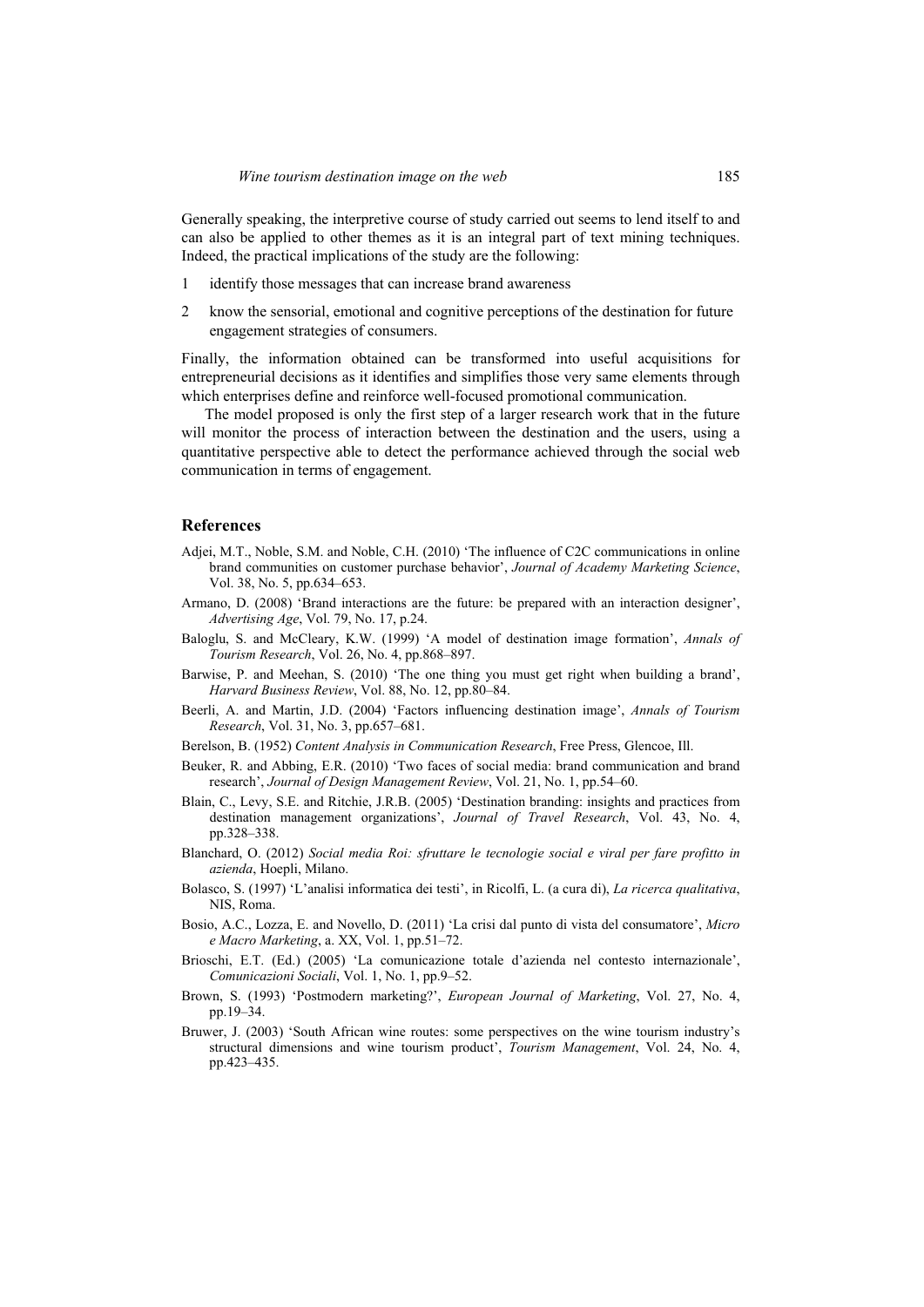- Cai, L.A. (2002) 'Cooperative branding for rural destinations', *Annals of Tourism Research*, Vol. 29, No. 3, pp.720–742.
- Cambourne, B., Hall, C.M., Johnson, G., Macionis, N., Mitchell, R. and Sharples, L. (2000) 'The maturing wine tourism product: an international overview', in Hall, C.M., Sharples, L., Cambourne, B. and Macionis, N. (Eds.): *Wine Tourism Around the World*, pp.24–66, Butterworth-Heinemann, Oxford.
- Carlsen, J. and Dowling, R. (2001) 'Regional wine tourism: a plan of development for Western Australia', *Tourism Recreation Research*, Vol. 26, No. 2, pp.45–52.
- Castronovo, C. and Huang, L. (2012) 'Social media in an alternative marketing communication model', *Journal of Marketing Development and Competitiveness*, Vol. 6, No. 1, pp.117–131.
- Chon, K. (1990) 'The role of destination image in tourism: a review and discussion', *The Tourist Review*, Vol. 45, No. 2, pp.2–9.
- Clifton, R. (2003) 'The future of brands', in Clifton, R. (Ed.): *Brands and Branding*, pp.227–241, Bloomberg Press, NY.
- Di Fraia, G. (2011) *Social media marketing:manuale di comunicazione aziendale Web 2.0*, Hoepli, Milano.
- Dubois, A. and Gadde, L.E. (2014) 'Systematic combining. A decade later', *Journal of Business Research*, Vol. 67, No. 6, pp.1277–1284.
- Dubois, A. and Gibbert, M. (2010) 'From complexity to transparency: managing the interplay between theory, method and empirical phenomena in IMM case studies', *Industrial Marketing Management*, Vol. 39, No. 1, pp.129–136.
- Easton, G. (2010) 'Case study research. A critical realistic approach', *Industrial Marketing Management*, Vol. 39, No. 1, p.20.
- Echtner, C.M. and Ritchie, J.R.B. (1991) 'The meaning and measurement of destination image', *Journal of Tourism Studies*, Vol. 2, No. 2, pp.2–12.
- Echtner, C.M. and Ritchie, J.R.B. (1993) 'The measurement of destination image: an empirical assessment', *Journal of Travel Research*, Vol. 31, No. 4, pp.3–13.
- Elliot, S., Papadopoulos, N. and Kim, S.S. (2011) 'An integrative model of place image: exploring relationships between destination, product, and country images', *Journal of Travel Research*, Vol. 50, No. 5, pp.520–534.
- Everitt, B.S. (1979) 'Unresolved problems in cluster analysis', *Biometrics*, Vol. 35, No. 1, pp.169–181.
- Fabris, G. (2003) *Il nuovo consumatore: verso il postmoderno*, Franco Angeli, Milano.
- Fabris, G. (2008) *Societing: il marketing nella società post-moderna*, Egea, Milano.
- Feldman, R. and Sanger, J. (2007) *The Text Mining Handbook. Advanced Approaches in Analyzing Unstructured Data*, Cambridge University Press, New York, NY.
- Fiocca, R., Marino, A. and Testori, M. (2006) *Brand Management. Valori e relazioni nella gestione della marca*, Etas, Milano.
- Firat, A.F. and Shultz, C.J. (1997) 'From segmentation to fragmentation. markets and marketing strategy in the Postmodern Era', *European Journal of Marketing*, Vol. 31, Nos. 3–4, pp.183–207.
- Firat, A.F. and Venkatesh, A. (1995) 'Liberatory postmodernism and the re-enchantment of consumption', *Journal of Consumer Research*, Vol. 22, No. 3, pp.239–266.
- Florek, M. (2005) 'The country brand as a new challenge for Poland', *Place Branding*, Vol. 1, No. 2, pp.205–214.
- Foster, N. and Jones, E. (2000) 'Image versus identity: representing and comparing destination images across a tourist system – the case of Wales', in Robinson, M., Evans, N., Long, P., Sharpley, R. and Swarbrooke, J. (Eds.): *Management, Marketing and the Political Economy of Travel and Tourism*, Center for Travel and Tourism and Business Education Publishers Ltd.
- Fournier, S. and Avery, J. (2011) 'The uninvited brand', *Journal of Business Horizons*, Vol. 54, No. 3, pp.193–207.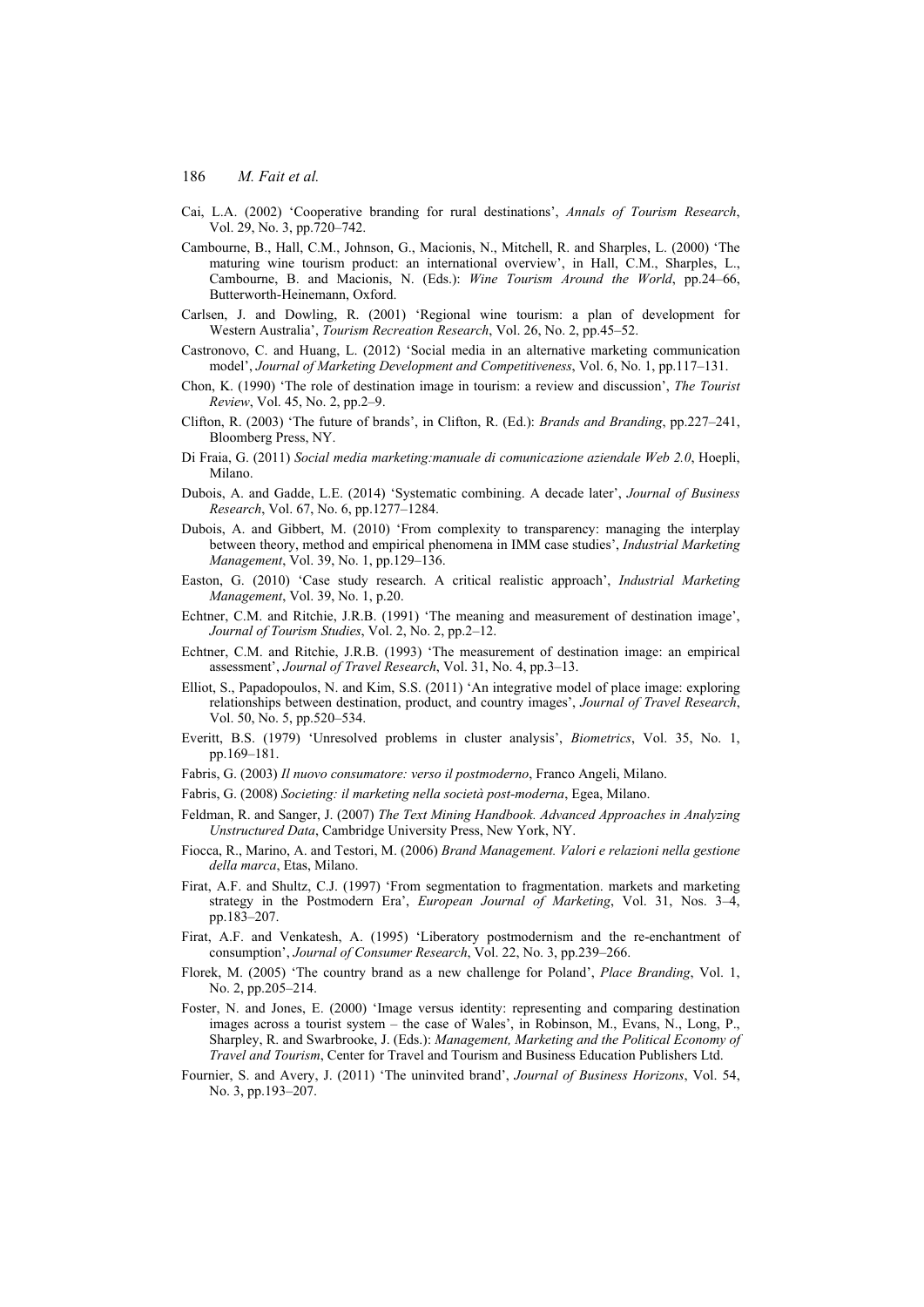- Gartner, W. (1993) 'Image formation process', *Journal of Travel and Tourism Marketing*, Vol. 2, Nos. 2/3, pp.191–215.
- Getz, D. (2002) 'Event studies and event management: on becoming an academic discipline', *Journal of Hospitality and Tourism Management*, Vol. 9, No. 1, pp.12–23.
- Getz, D. and Brown, G. (2006) 'Critical success factors for wine tourism destinations', *Tourism Management*, Vol. 27, No. 1, pp.146–158.
- Gummesson, E. (2000) *Qualitative Methods in Management Research*, Sage Publications, Inc., Thousand Oaks.
- Hall, C.M. and Mitchell, R. (2002) 'The touristic terroir of New Zealand wine: the importance of region in the wine tourism experience', in Montanari, A. (Ed.): *Food and Environment: Geographies of Taste*, pp.69–91, Società Geografica Italiana, Rome.
- Hall, M., Sharples, L., Cambourne, B. and Macionis, N. (Eds.) (2000) *Wine Tourism around the World: Development, Management and Markets*, Butterworth-Heinemann, Oxford.
- Hashimoto, A. and Telfer, D. (2003) 'Positioning an emerging wine route in the Niagara Region: understanding the wine tourism market and its implications for marketing', *Journal of Travel and Tourism Marketing*, Vol. 14, Nos. 3/4, pp.61–76.
- Hennig-Thurau, T., Gwinner, K.P., Walsh, G. and Gremler, D.D. (2004) 'Electronic word-of-mouth via consumer-opinion platforms: what motivates consumers to articulate themselves on the internet?', *Journal of Interactive Marketing*, Vol. 18, No. 1, pp.38–52.
- Holbrook, M.B. and Hirschman, E.C. (1982) 'The experiential aspects of consumption: consumer fantasies, feelings and fun', *Journal of Consumer Research*, Vol. 9, No. 3, pp.132–140.
- Johnson, S.C. (1967) 'Hierarchical clustering schemes', *Psychometrika*, Vol. 32, No. 3, pp.241–254.
- Johnston, W.L., Leach, M.P. and Liu, A.H. (1999) 'Theory testing using case studies in business-to-business research', *Industrial Marketing Management*, Vol. 28, No. 3, pp.201–213.
- Kapferer, J.N. (1997) *Strategic Brand Management: Creating and Sustaining Brand Equity Long Term*, 2nd ed., Kogan Page Limited, London.
- Kaplan, A.M. and Haenlein, M. (2010) 'Users of the world, unite! The challenges and opportunities of social media', *Business Horizons*, January–February, Vol. 53, No. 1, pp.59–68.
- Keller, K.L. (2009) 'Building strong brands in a modern marketing communications environment', *Journal of Marketing Communications*, April–July, Vol. 15, Nos. 2–3, pp.139–155.
- Kim, S. and Yoon, Y. (2003) 'The hierarchical effects of affective and cognitive components on tourism destination image', *Journal of Travel and Tourism Marketing*, Vol. 14, No. 2, pp.1–22.
- Krippendorff, K. (1980) *Content Analysis: An Introduction to its Methodology*, Sage, Newbury Park, CA.
- Lane, D. and Brown, G. (2004) 'The strategic development of wine tourism in South Australia', in Carlsen, J. and Charters, S. (Eds.): *International Wine Tourism Research. Proceedings of the International Wine Tourism Conference*, May, Margaret River, Western Australia, Vineyard Publications, Perth.
- Lassar, W., Mittal, B. and Sharma, A. (1995) 'Measuring customer-based brand equity', *Journal of Consumer Marketing*, Vol. 12, No. 4, pp.11–19.
- Loubser, S.S. (2004) 'The role of wine tourism in establishing a successful South African wine industry', *Proceedings of the 2004 International Wine Tourism Conference*, Margaret River, Australia, 2–5 May.
- Morrison, A. and Anderson, D. (2002) *Destination Branding* [online] http://www.macvb.org/ intranet/presentation/DestinationBrandingLOzarks6-10-02.ppt (accessed 5 April 2014).
- Muniz, A.M. and Schau, H.J. (2011) 'How to inspire value-laden collaborative consumer-generated content', *Business Horizons*, Vol. 54, No. 3, pp.209–217.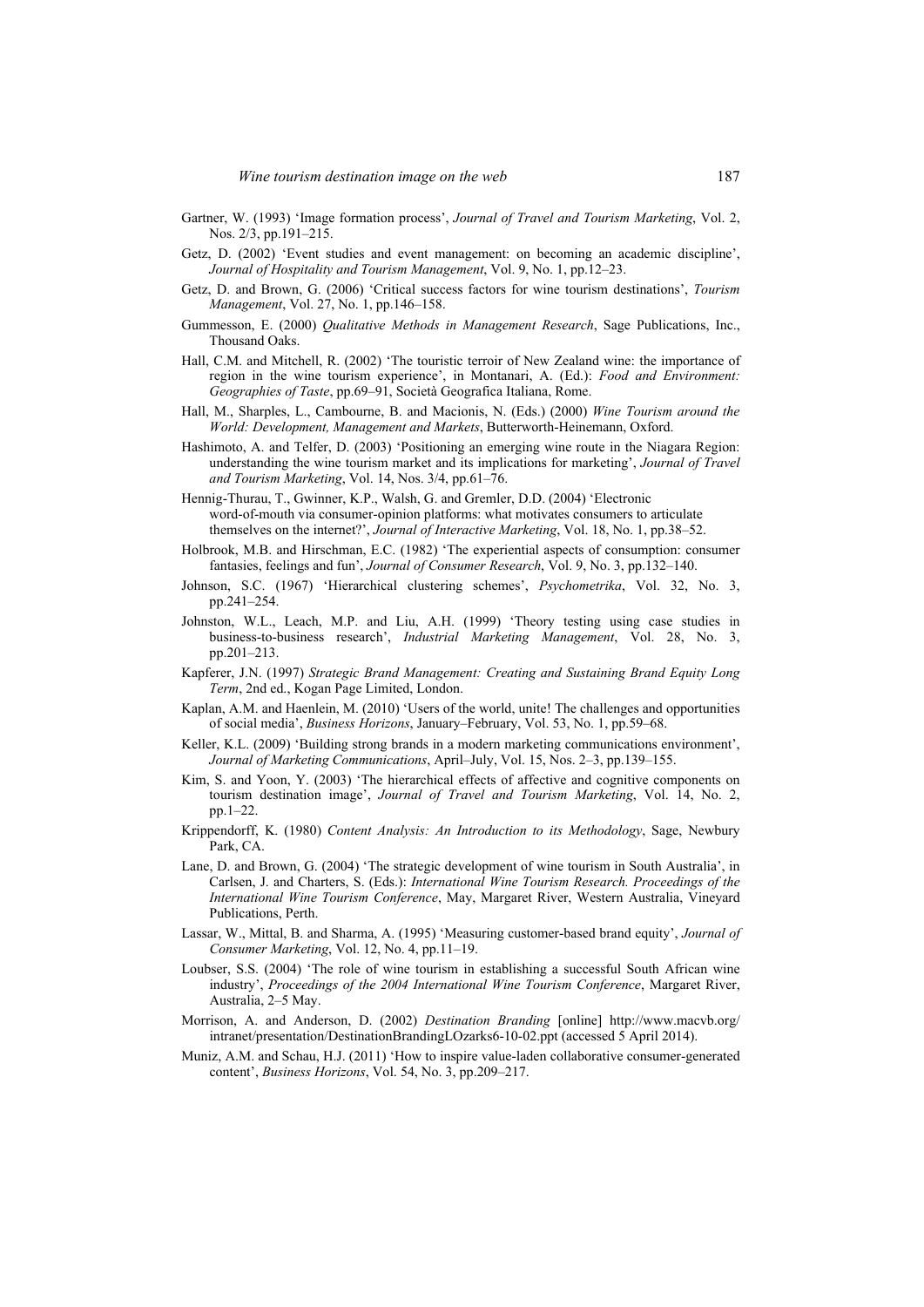- Murphy, J. (1998) 'What is branding?', in Hart, S. and Murphy, J. (Eds.): *Brands: The New Wealth Creator*, pp.1–12, New York University Press.
- Nandan, S. (2005) 'An exploration of the brand identity-brand image linkage: a communications perspective', *Brand Management*, Vol. 12, No. 4, pp.264–278.
- O'Reilly, T. (2007) 'What is Web 2.0: design patterns and business models for the next generation of software', *Communications & Strategies*, First Quarter, Vol. 65, No. 1, pp.17–37.
- Pappu, R., Quester, P.G. and Cooksey, R.W. (2005) 'Consumer-based brand equity and country-of-origin relationships', *European Journal of Marketing*, Vol. 40, Nos. 5–6, pp.696–717.
- Patterson, A. (2012) 'Social-networkers of the world, unite and take over: a meta-introspective perspective on the Facebook brand', *Journal of Business Research*, Vol. 65, pp.527–534 [online] SSRN: http://ssrn.com/abstract=2002267.
- Pearce, P.L. (1982) 'Perceived changes in holiday destinations', *Annals of Tourism Research*, Vol. 9, No. 2, pp.145–164.
- Pencarelli, T. and Gregori, G.L. (a cura di) (2009) *Comunicazione e branding delle destinazioni turistiche. Una prospettiva manageriale*, Franco Angeli, Milano
- Peters, G.L. (1997) *American Winescapes: The Cultural Landscapes of America's Wine Country*, Westview Press, USA.
- Piekkari, R., Plakoyiannaki, E. and Welch, C. (2010) 'Good case research in industrial marketing: insights from research practice', *Industrial Marketing Management*, Vol. 39, No. 1, pp.109–117.
- Pikkemaat, B. (2004) 'The measurement of destination image: the case of Austria', *The Poznan University of Economics Review*, Vol. 4, No. 1, pp.87–102.
- Pires, G.D., Stanton, J. and Rita, P. (2006) 'The internet, consumer empowerment and marketing strategies', *European Journal of Marketing*, Vol. 40, Nos. 9/10, pp.936–949.
- Prahalad, C.K. and Ramaswamy, V. (2000) 'Co-opting customer competence', *Harvard Business Review*, Vol. 78, No. 1, pp.79–87.
- Resciniti, R. (2005) 'Il marketing orientato all'esperienza', in Andreani, J.C. and Collesei, U. (a cura di): *Atti del IV Congresso internazionale «Le tendenze del marketing»*, Parigi, pp.1–18.
- Ries, A. and Trout, J. (1972) *The Positioning Era Cometh*, Advertising Age, New York.
- Roberts, L.M. and Deery, M. (2004) 'Trends in food safety management in Victoria, Australia', *International Journal of Contemporary Hospitality Management*, Vol. 16, No. 3, pp.151–158.
- Rosato, P. and Scorrano, P. (2010) 'Un modello interpretativo per i sistemi turistici di prodotto. Il caso del STP Puglia Food and Wine', *Sinergie Rapporti di Ricerca*, No. 31/10, pp.217–242.
- Sanders, D. (2004) 'Wine tourism and regional development: a case study of the Margaret River wine region, Western Australia', in Carlsen, J. and Charters, S. (Eds.): *International Wine Tourism Research. Proceedings of the International Wine Tourism Conference*, Vineyard Publications, Margaret River, Western Australia, May, Perth.
- Schau, H.J., Muniz Jr., A.M. and Arnould, E.J. (2009) 'How brand community practices create value', *Journal of Marketing*, Vol. 73, No. 5, pp.30–51.
- Scorrano, P., Fait, M., Rosato, P. and Iaia, L. (2013) 'Image analysis e wine tourism destination: la prospettiva dell'enoturista', *Sinergie*, Gennaio–Aprile 2013, No. 90, pp.119–139.
- Sonmez, S. and Sirakaya, E. (2002) 'A distorted destination image? The case of Turkey', *Journal of Travel Research*, Vol. 41, No. 2, pp.185–196.
- Sparks, B. and Malady, J. (2004) 'Developing wine and food regions product, people and perseverance', in Carlsen, J. and Charters, S. (Eds.): *International Wine Tourism Research. Proceedings of the International Wine Tourism Conference*, Vineyard Publications, Margaret River, Western Australia, May, Perth.
- Stokes, D. (2000) 'Putting entrepreneurship into marketing: the processes of entrepreneurial marketing', *Journal of Research in Marketing and Entrepreneurship*, Vol. 2, No. 1, pp.1–16.